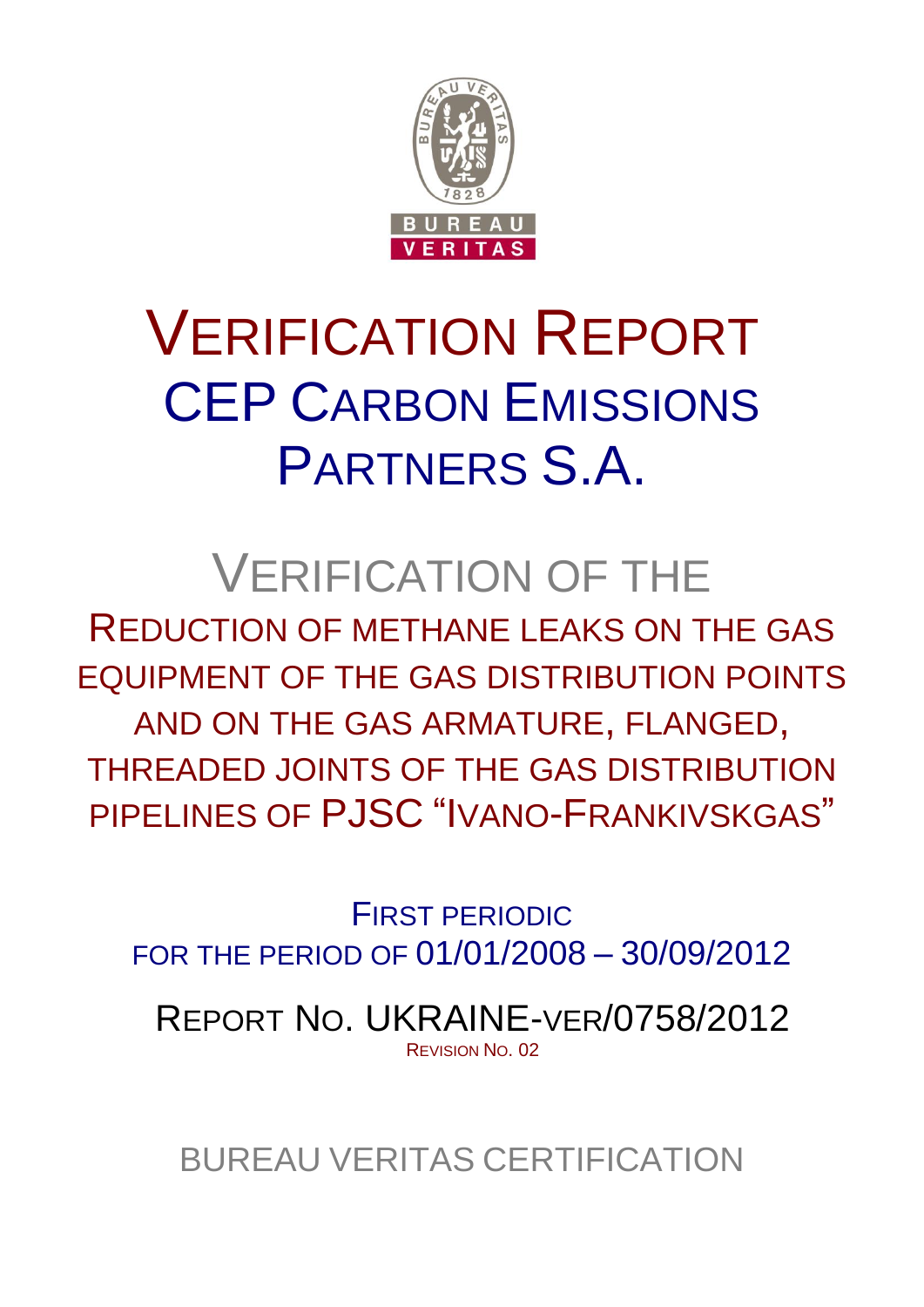#### **BUREAU VERITAS CERTIFICATION**

#### Report No: UKRAINE-ver/0758/2012



#### **VERIFICATION REPORT**

| Date of first issue:<br>29/10/2012                          | Organizational unit:<br><b>Bureau Veritas Certification</b><br><b>Holding SAS</b> |
|-------------------------------------------------------------|-----------------------------------------------------------------------------------|
| Client:<br>CEP Carbon Emissions Partners S.A. Fabian Knodel | Client ref.:                                                                      |

Summary:

Bureau Veritas Certification has made the 1st periodic verification for the period of 01/01/2008-30/09/2012 of the "Reduction of methane leaks on the gas equipment of the gas distribution points and on the gas armature. flanged, threaded joints of the gas distribution pipelines of PJSC "Ivano-Frankivskgas" project of CEP Carbon Emissions Partners S.A. located in the territories of cities and villages of Ivano-Frankivsk region, Ukraine, and applying JI specific approach, on the basis of UNFCCC criteria for the JI, as well as criteria given to provide for consistent project operations, monitoring and reporting. UNFCCC criteria (but for the crediting period) refer to Article 6 of the Kyoto Protocol, the JI rules and modalities and the subsequent decisions by the JI Supervisory Committee, as well as the host country criteria.

The verification scope is defined as a periodic independent review and ex post determination by the Accredited Entity of the monitored reductions in GHG emissions during defined verification period, and consisted of the following three phases: i) desk review of the monitoring report against project design and the baseline and monitoring plan; ii) follow-up interviews with project stakeholders; iii) resolution of outstanding issues and the issuance of the final verification report and opinion. The overall verification, from Contract Review to Verification Report & Opinion, was conducted using Bureau Veritas Certification internal procedures.

The first output of the verification process is a list of Clarification. Corrective Actions Requests. Forward Actions Requests (CR, CAR and FAR), presented in Appendix A.

In summary. Bureau Veritas Certification confirms that the project is implemented as planned and described in approved project design documents. Installed equipment being essential for generating emission reduction runs reliably and is calibrated appropriately. The monitoring system is in place and the project is generating GHG emission reductions. The GHG emission reduction is calculated accurately and without material errors. omissions, or misstatements, and the ERUs issued totalize  $4470802$  tonnes of  $CO<sub>2</sub>$  equivalent for the monitoring period from 01/01/2008 to 30/09/2012.

Our opinion relates to the project's GHG emissions and resulting GHG emission reductions reported and related to the approved project baseline and monitoring, and its associated documents.

| Report No.:                                         |           | Subject Group:   |                                             |
|-----------------------------------------------------|-----------|------------------|---------------------------------------------|
| UKRAINE-ver/0758/2012                               | JI        |                  |                                             |
| Project title:                                      |           |                  |                                             |
| "Reduction of methane leaks on the gas equipment    |           |                  |                                             |
| of the gas distribution points and on the gas       |           |                  |                                             |
| armature, flanged, threaded joints of the gas       |           |                  |                                             |
| distribution pipelines of PJSC "Ivano-Frankivskgas" |           |                  |                                             |
| Work carried out by:                                |           |                  |                                             |
| Oleg Skoblyk - Team Leader, Climate Change Lead     |           |                  |                                             |
| Verifier                                            |           |                  |                                             |
| Volodymyr Kulish - Team Member, Climate-Change'     |           |                  |                                             |
| Verifier                                            |           |                  |                                             |
| Work reviewed by:                                   |           |                  |                                             |
| Ivan Sokolov - Internal Technical Reviewer          |           |                  | No distribution without permission from the |
| Oleksandr Kuzmenko - Technical Specialist           |           |                  | Client or responsible organizational unit   |
| Work approved by:                                   |           | Bureau           | <b>Vertas Certification</b>                 |
| Ivan Sokolov - Climate Change Operational           |           |                  | <sub>d</sub> SA timited distribution        |
| Manager                                             |           |                  |                                             |
| Date of this revision:                              | Rev. No.: | Number of pages: |                                             |
| 09/11/2012                                          | 02        | 29               | Unrestricted distribution                   |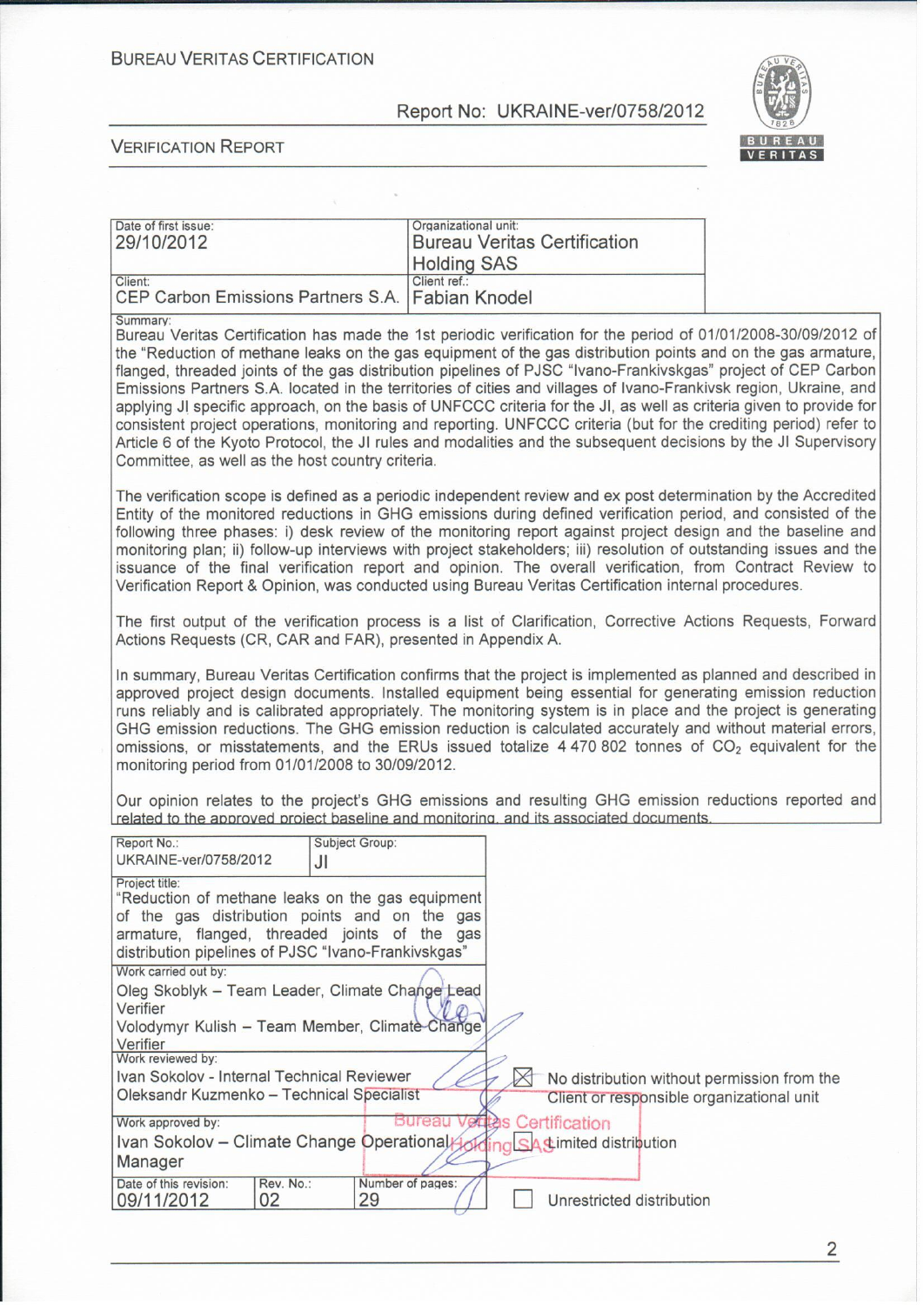VERIFICATION REPORT

| 1              |                                                                                |                |
|----------------|--------------------------------------------------------------------------------|----------------|
| 1.1            | Objective                                                                      | $\overline{4}$ |
| 1.2            | Scope                                                                          | $\overline{4}$ |
| 1.3            | <b>Verification Team</b>                                                       | $\overline{4}$ |
| $\overline{2}$ |                                                                                |                |
| 2.1            | <b>Review of Documents</b>                                                     | 5              |
| 2.2            | Follow-up Interviews                                                           | 6              |
| 2.3            | Resolution of Clarification, Corrective and Forward Action Requests            | 6              |
| 3              |                                                                                |                |
| 3.1            | Remaining issues and FARs from previous verifications                          | $\overline{7}$ |
| 3.2            | Project approval by Parties involved (90-91)                                   | $\overline{7}$ |
| 3.3            | Project implementation (92-93)                                                 | $\overline{7}$ |
| 3.4            | Compliance of the monitoring plan with the monitoring methodology<br>$(94-98)$ | 10             |
| 3.5            | Revision of monitoring plan (99-100)                                           | 11             |
| 3.6            | Data management (101)                                                          | 11             |
| 3.7            | Verification regarding programmes of activities (102-110)                      | 12             |
| 4              |                                                                                |                |
| 5              |                                                                                |                |
|                | APPENDIX A: COMPANY PROJECT VERIFICATION PROTOCOL  18                          |                |



# *Table of Contents Page*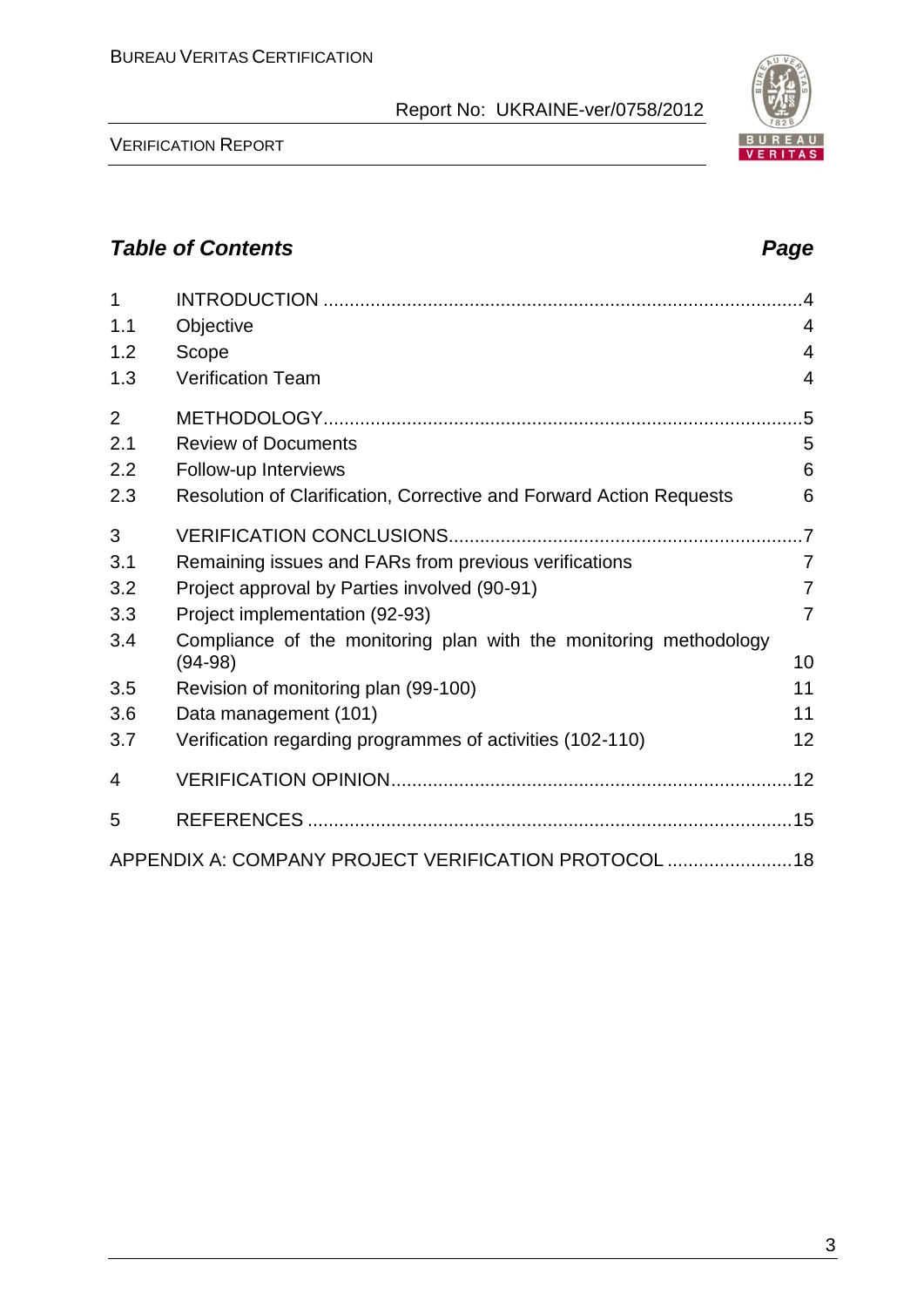

VERIFICATION REPORT

# **1 INTRODUCTION**

CEP Carbon Emissions Partners S.A. has commissioned Bureau Veritas Certification to verify the emissions reductions of its JI project "Reduction of methane leaks on the gas equipment of the gas distribution points and on the gas armature, flanged, threaded joints of the gas distribution pipelines of PJSC "Ivano-Frankivskgas" (hereafter called "the project") located in the territories of cities and villages of Ivano-Frankivsk region, Ukraine.

This report summarizes the findings of the verification of the project, performed on the basis of UNFCCC criteria, as well as criteria given to provide for consistent project operations, monitoring and reporting.

The verification covers the period from January 1, 2008 to September 30, 2012.

# **1.1 Objective**

Verification is the periodic independent review and ex post determination by the Accredited Independent Entity of the monitored reductions in GHG emissions during defined verification period.

The objective of verification can be divided in Initial Verification and Periodic Verification.

UNFCCC criteria refer to Article 6 of the Kyoto Protocol, the JI rules and modalities and the subsequent decisions by the JI Supervisory Committee, as well as the host country criteria.

#### **1.2 Scope**

The verification scope is defined as an independent and objective review of the project design document, the project's baseline study, monitoring plan and monitoring report, and other relevant documents. The information in these documents is reviewed against Kyoto Protocol requirements, UNFCCC rules and associated interpretations.

The verification is not meant to provide any consulting towards the Client. However, stated requests for clarifications, corrective and/or forward actions may provide input for improvement of the project monitoring towards reductions in the GHG emissions.

# **1.3 Verification Team**

The verification team consists of the following personnel:

Oleg Skoblyk Bureau Veritas Certification Team Leader, Climate Change Lead Verifier

Volodymyr Kulish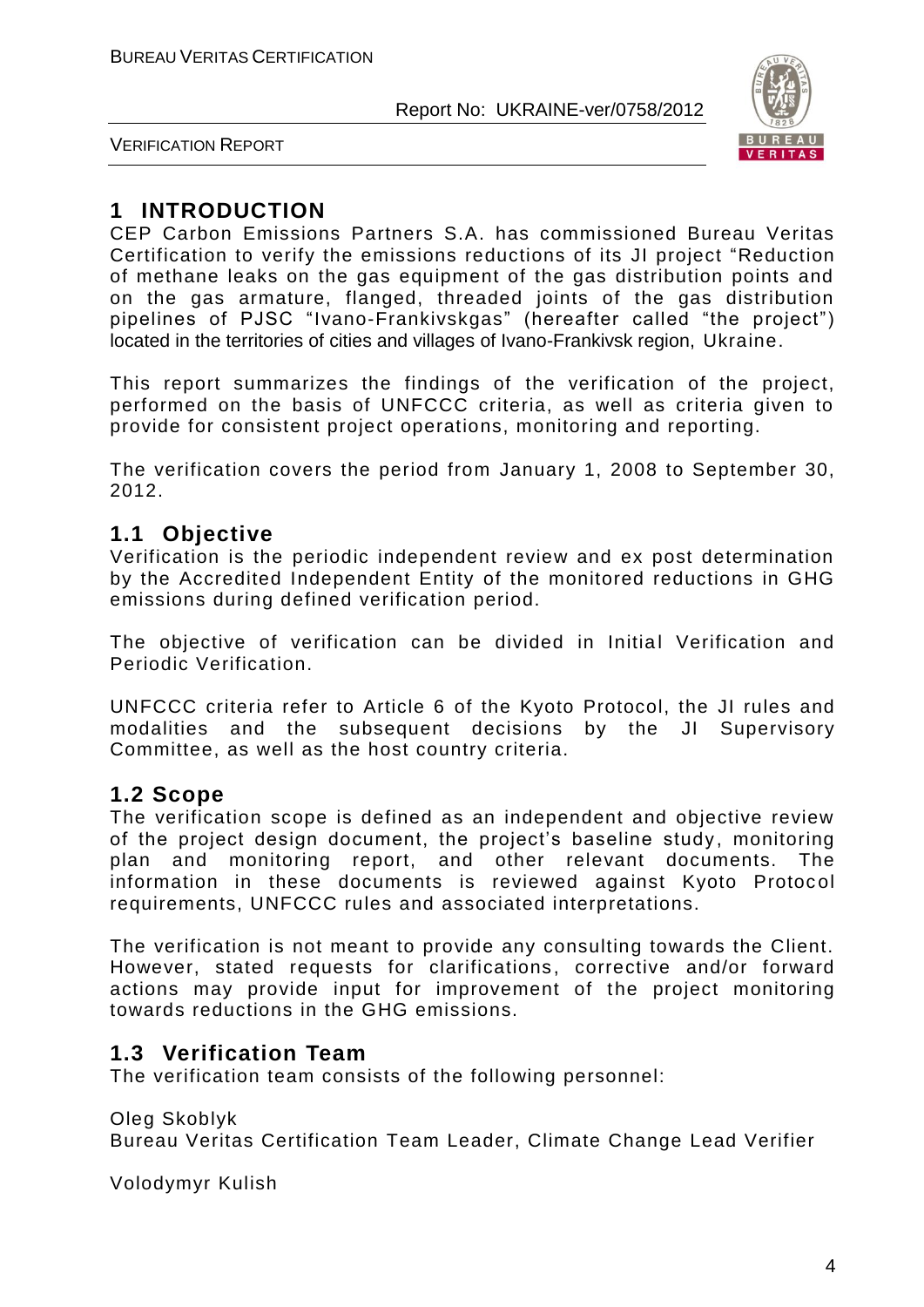VERIFICATION REPORT



Bureau Veritas Certification Team Member, Climate Change Verifier This verification report was reviewed by:

Ivan Sokolov

Bureau Veritas Certification Internal Technical Reviewer

Oleksandr Kuzmenko

Bureau Veritas Certification Technical Specialist.

# **2 METHODOLOGY**

The overall verification, from Contract Review to Verification Report & Opinion, was conducted using Bureau Veritas Certification internal procedures.

In order to ensure transparency, a verification protocol was customized for the project, according to the version 01 of the Joint Implementation Determination and Verification Manual, issued by the Joint Implementation Supervisory Committee at its 19 meeting on 04/12/2009. The protocol shows, in a transparent manner, criteria (requirements), means of verification and the results from verifying the identified criteria. The verification protocol serves the following purposes:

- It organizes, details and clarifies the requirements a JI project is expected to meet;
- It ensures a transparent verification process where the verifier will document how a particular requirement has been verified and the result of the verification.

The completed verification protocol is enclosed in Appendix A to this report.

#### **2.1 Review of Documents**

The Monitoring Report (MR) submitted by CEP Carbon Emissions Partners S.A. and additional background documents related to the project design and baseline, i.e. country Law, Project Design Document (PDD), Approved CDM methodology, Determination Report of the project issued by Bureau Veritas Certification Holding SAS, No. UKRAINE-det/0689/2012 dated 19/09/2012, Guidance on criteria for baseline setting and monitoring, Host party criteria, Kyoto Protocol, Clarifications on Verification Requirements to be Checked by an Accredited Independent Entity were reviewed.

The verification findings presented in this report relate to the Monitoring Report for the period of 01/01/2008 – 30/09/2012, version 01 dated 05/10/2012 and version 02 dated 08/11/2012, and project as described in the determined PDD.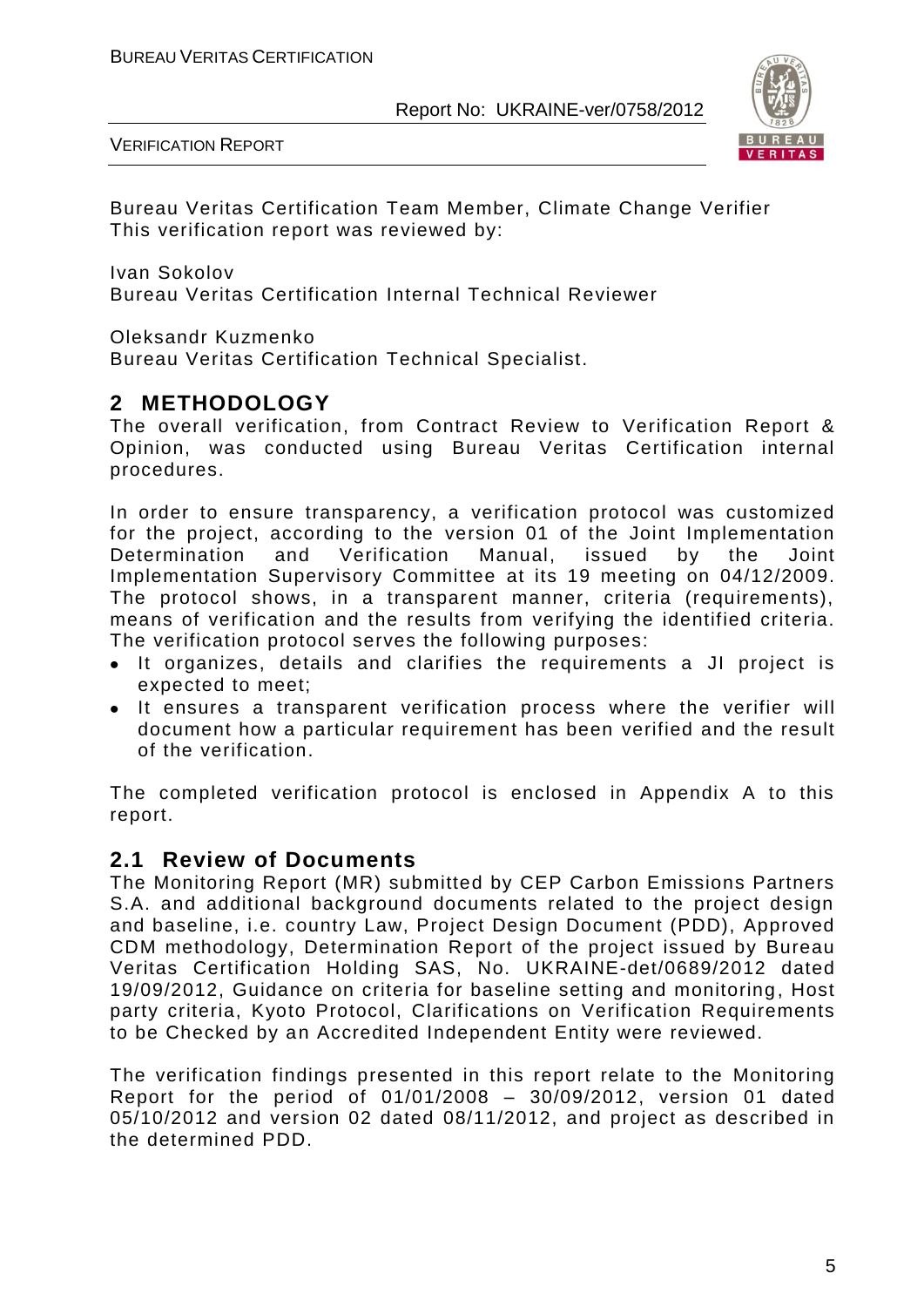

VERIFICATION REPORT

# **2.2 Follow-up Interviews**

On 30/10/2012 Bureau Veritas Certification performed (on-site) interviews with project stakeholders to confirm selected information and to resolve issues identified in the document review. Representatives of PJSC "Ivano-Frankivskgas" and CEP Carbon Emissions Partners S.A. were interviewed (see References). The main topics of the interviews are summarized in Table 1.

#### **Table 1 Interview topics**

| Interviewed<br>organization                                           | <b>Interview topics</b>                                                                                                                                                                                                                                                             |  |  |  |
|-----------------------------------------------------------------------|-------------------------------------------------------------------------------------------------------------------------------------------------------------------------------------------------------------------------------------------------------------------------------------|--|--|--|
| PJSC "Ivano-<br>Frankivskgas"                                         | $\triangleright$ Organizational structure<br>Responsibilities and authorities<br>$\triangleright$ Training of personnel<br>Quality management procedures and technologies<br>Operation of equipment (logging)<br>Metering equipment control<br>Record keeping system, database<br>⋗ |  |  |  |
| Consultant:<br><b>CEP Carbon</b><br><b>Emissions Partners</b><br>S.A. | Baseline methodology<br>➤<br>Monitoring plan<br>⋗<br>Monitoring report<br>Deviations from the PDD<br>⋗                                                                                                                                                                              |  |  |  |

#### **2.3 Resolution of Clarification, Corrective and Forward Action Requests**

The objective of this phase of the verification is to raise the requests for corrective actions and clarification and any other outstanding issues that needed to be clarified for Bureau Veritas Certification positive conclusion on the GHG emission reduction calculation.

If the Verification Team, in assessing the monitoring report and supporting documents, identifies issues that need to be corrected, clarified or improved with regard to the monitoring requirements, it should raise these issues and inform the project participants of these issues in the form of:

(a) Corrective action request (CAR), requesting the project participants to correct a mistake that is not in accordance with the monitoring plan;

(b) Clarification request (CL), requesting the project participants to provide additional information for the Verification Team to assess compliance with the monitoring plan;

(c) Forward action request (FAR), informing the project participants of an issue, relating to the monitoring that needs to be reviewed during the next verification period.

The Verification Team will make an objective assessment as to whether the actions taken by the project participants, if any, satisfactorily resolve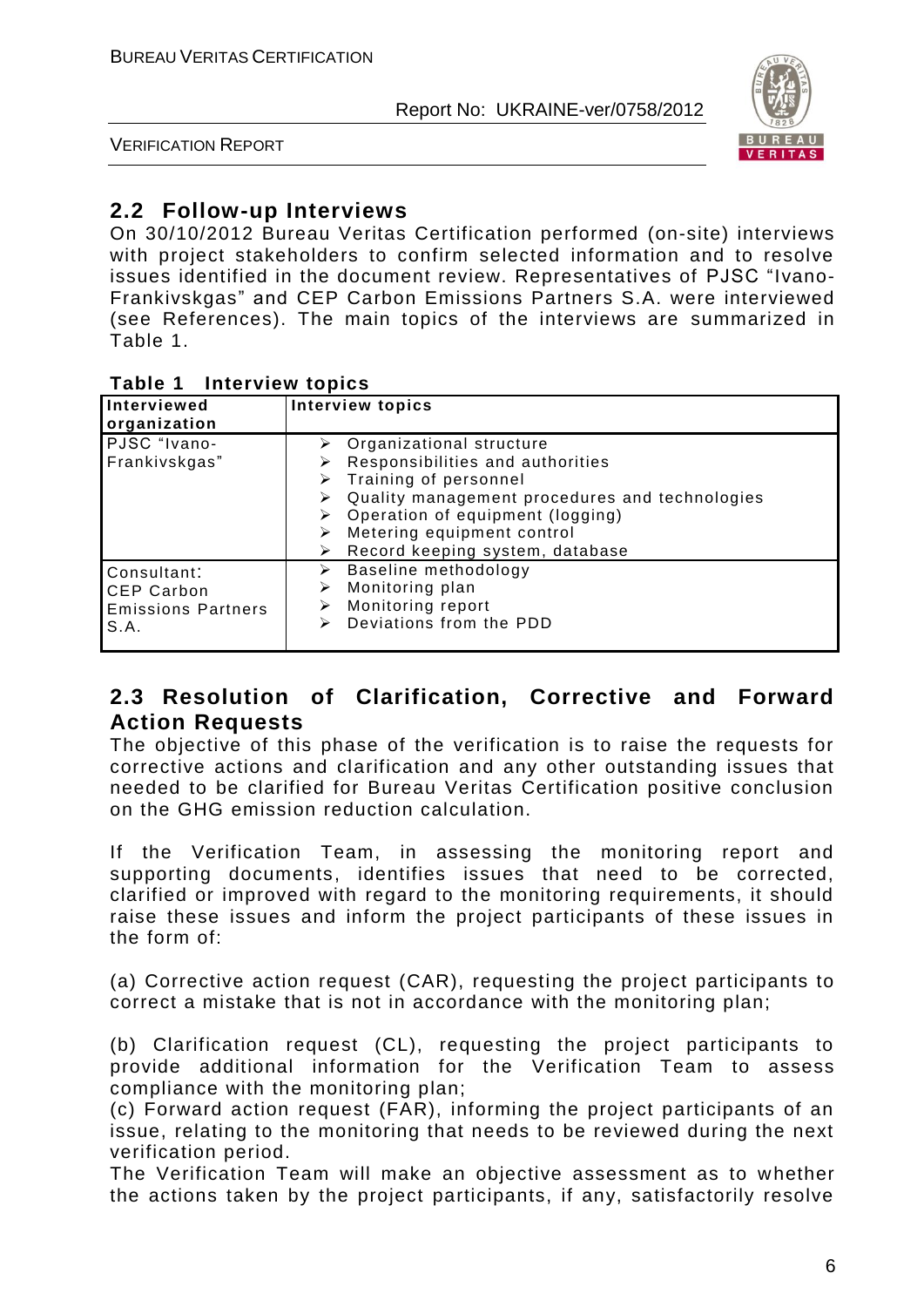

VERIFICATION REPORT

the issues raised, if any, and should conclude its findings of the verification.

To guarantee the transparency of the verification process, the concerns raised are documented in more detail in the verification protocol in Appendix A.

# **3 VERIFICATION CONCLUSIONS**

In the following sections, the conclusions of the verification are stated.

The findings from the desk review of the original monitoring documents and the findings from interviews during the follow up visit are described in the Verification Protocol in Appendix A.

The Clarification, Corrective and Forward Action Requests are stated, where applicable, in the following sections and are further documented in the Verification Protocol in Appendix A. The verification of the Project resulted in 7 Corrective Action Requests and 4 Clarification Requests.

The number between brackets at the end of each section corresponds to the DVM paragraph.

#### **3.1 Remaining issues and FARs from previous verifications**

CAR 18 (lack of written approval from the Host Party) raised during determination process is closed upon Letter of Approval has been provided to Bureau Veritas Certification Holding SAS.

#### **3.2 Project approval by Parties involved (90-91)**

The project obtained approval by the Host party (Ukraine) - Letter of Approval No. 3119/23/7 issued by the State Environmental Investment Agency of Ukraine dated 19/10/2012, and written project approval by the party – buyer of the emission reduction units (Switzerland) - Letter of Approval No. J294-0485 issued by the Federal Office for the Environment of Switzerland (FOEN) dated 24/10/2012.

The abovementioned written approvals are unconditional.

The identified areas of concern as to the project approval by the parties involved, project participants' responses and BVC's conclusions are described in Appendix A to this report (refer to CAR 01, CAR 02).

# **3.3 Project implementation (92-93)**

PJSC "Ivano-Frankivskgas" is an enterprise that provides transportation and supply of natural gas to industrial enterprises (466), public -service facilities (10 627), and population (422 457 apartments and individual accomodation units) in Ivano-Frankivsk region, Ukraine.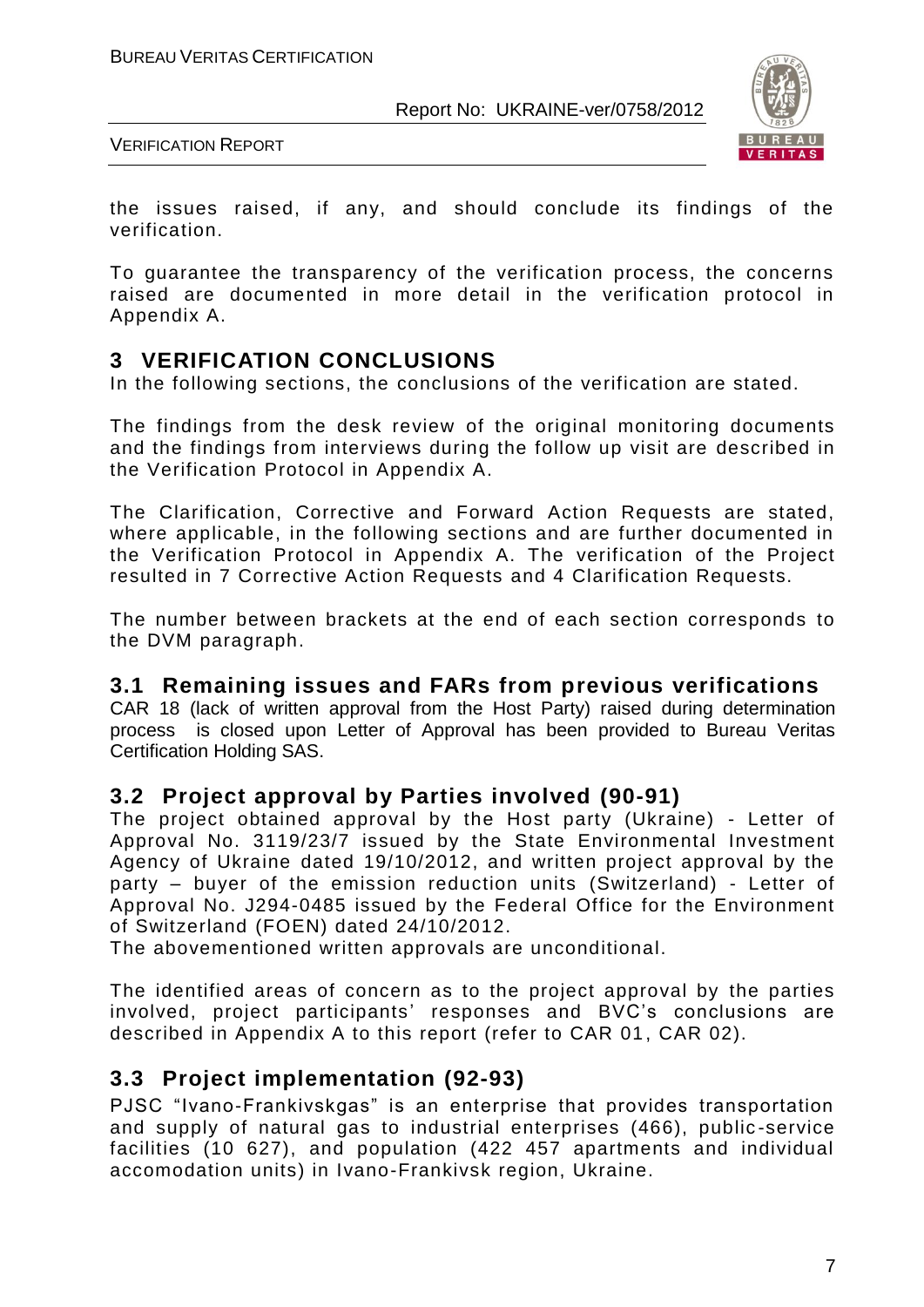

VERIFICATION REPORT

The structure of existing tariffs for gas transportation regulated by the state does not take into account the amortization and investment needs of gas distribution enterprises. This leads to a lack of financing for repair works and modernization of gas networks, purchase of proper technological equipment and components, and, as a result, contributes to the increase of methane leaks at PJSC "Ivano-Frankivskgas" facilities.

The project activities consist in the reduction of methane leaks that occur as a result of faulty sealing of GDN components of PJSC "Ivano-Frankivskgas" (gas equipment of GDPs (CGDPs) and gas fittings of gas pipelines).

Within the framework of the JI project in order to repair methane leaks at gas equipment and gas fittings two types of repairs are applied:

- 1. Complete replacement of old gas equipment and gas fittings with new units.
- 2. Replacement of sealing elements with the use of modern sealing materials, changing the common practice of maintenance and repair on the basis of paronite packing and gaskets made of cotton fibers with fatty treatment and asbestic and graphite filler.

The existing practice of maintenance and repair on the basis of paronite packing and gaskets made of cotton fibers with fatty treatment and asbestic and graphite filler does not give a long-lasting effect of methane leak reduction.

As a result of JI project activities, in addition to methane leak reductions, technical losses of natural gas decreased, a contribution was made to the improvement of environmental situation, and the risk of accidents and explosions was reduced.

According to the PDD version 02 the project boundary includes methane leak spots at gas distribution point (cabinet-type gas distribution point) gas equipment (pressure regulators, sleeves, filters etc.) and gas fittings (cranes, gate valves etc.) located at PJSC "Ivano-Frankivskgas" gas distribution networks. The project boundary includes gas equipment of GDPs (CGDPs) (2436 units) and gas fittings (2631units). During the current reporting monitoring period gas equipment of 1075 GDPs (CGDPs) and 1052 gas fitting units were repaired (replaced) in the framework of the project. In this monitoring period PJSC "Ivano-Frankivskgas" finished repairs of all GDP (CGDP) gas equipment units and gas fittings included in the JI project boundary. The number of repaired (replaced) GDP (CGDP) gas equipment units and repaired (replaced) gas fittings of PJSC "Ivano-Frankivskgas" gas distribution pipelines under the project is provided in Table 2 of this report: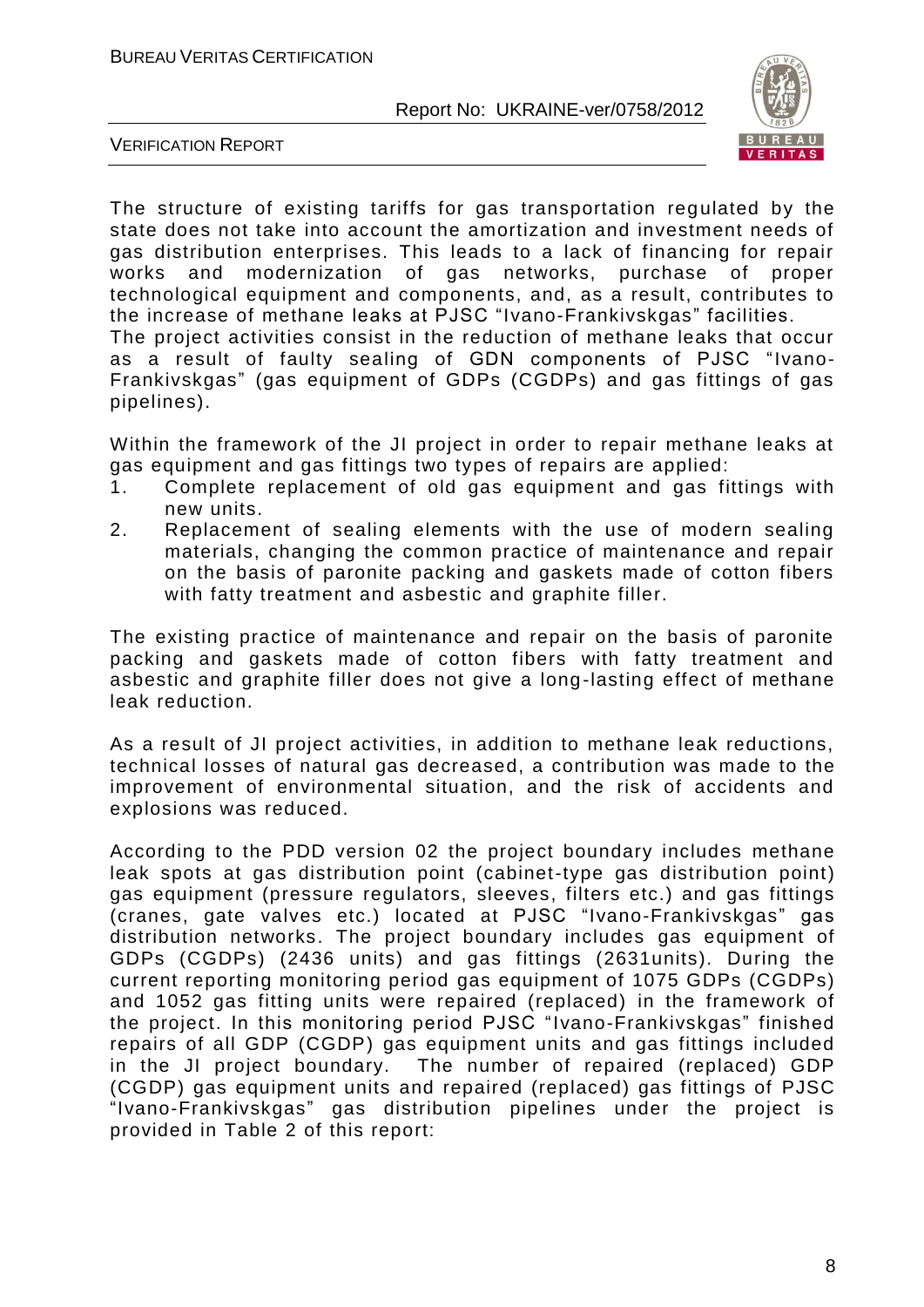

VERIFICATION REPORT

| <b>Period</b>                    | <b>Number of GDPs</b><br>(CGDPs) where gas<br>equipment was<br>reparied (replaced) | <b>Number of repaired</b><br>(replaced) gas<br>fittings at gas<br>distribution<br>networks |
|----------------------------------|------------------------------------------------------------------------------------|--------------------------------------------------------------------------------------------|
| 2008                             | 487                                                                                | 526                                                                                        |
| 2009                             | 487                                                                                | 395                                                                                        |
| 2010                             | 39                                                                                 | 35                                                                                         |
| 2011                             | 26                                                                                 | 36                                                                                         |
| January 2012 - September<br>2012 | 36                                                                                 | 60                                                                                         |
| TOTAL                            | 1075                                                                               | 1052                                                                                       |

#### **Table 2 Status of the project implementation**

The number of repaired/replaced equipment slightly differs from the figure set in the determined PDD version 02, which is attributable to the short financing of the project. The lack of funding lead to the fact that some repairs planned for 2011 were performed in the 1st half of 2012. The list of GDPs (CGDPs) and gas fittings, which were repaired (replaced) over the repaired (replaced) over the reporting monitoring period is provided in Annex A of MR

Project activities include:

- Implementation of Purposeful Examination and Technical Maintenance (PETM) of GDN components (gas equipment of GDPs (CGDPs) and gas fittings);
- Detection of methane leaks: leak monitoring system at all GDN components (gas equipment of GDPs (CGDPs), gas fittings) that are included in the project boundary including repaired methane leaks (elements of GDN repaired as part of the project activity);
- Repair of all leaks detected: repair of leaking GDN components within the project boundary varied from replacement of sealing elements by using new and modern materials to replacement of gas equipment units and gas fittings with new and modern ones .

Project activities of the current monitoring period (January 1, 2008 – September 30, 2012) also involve Purposeful Examination and Technical Maintenance (PETM) of all GDP (CGDP) gas equipment and gas fittings that were repaired (replaced) in addition to scheduled repairs in the whole JI project life.

According to the Monitoring Plan provided in the PDD Version 02, current repairs of gas equipment are carried out once a year, and maintenance is performed once per half-year.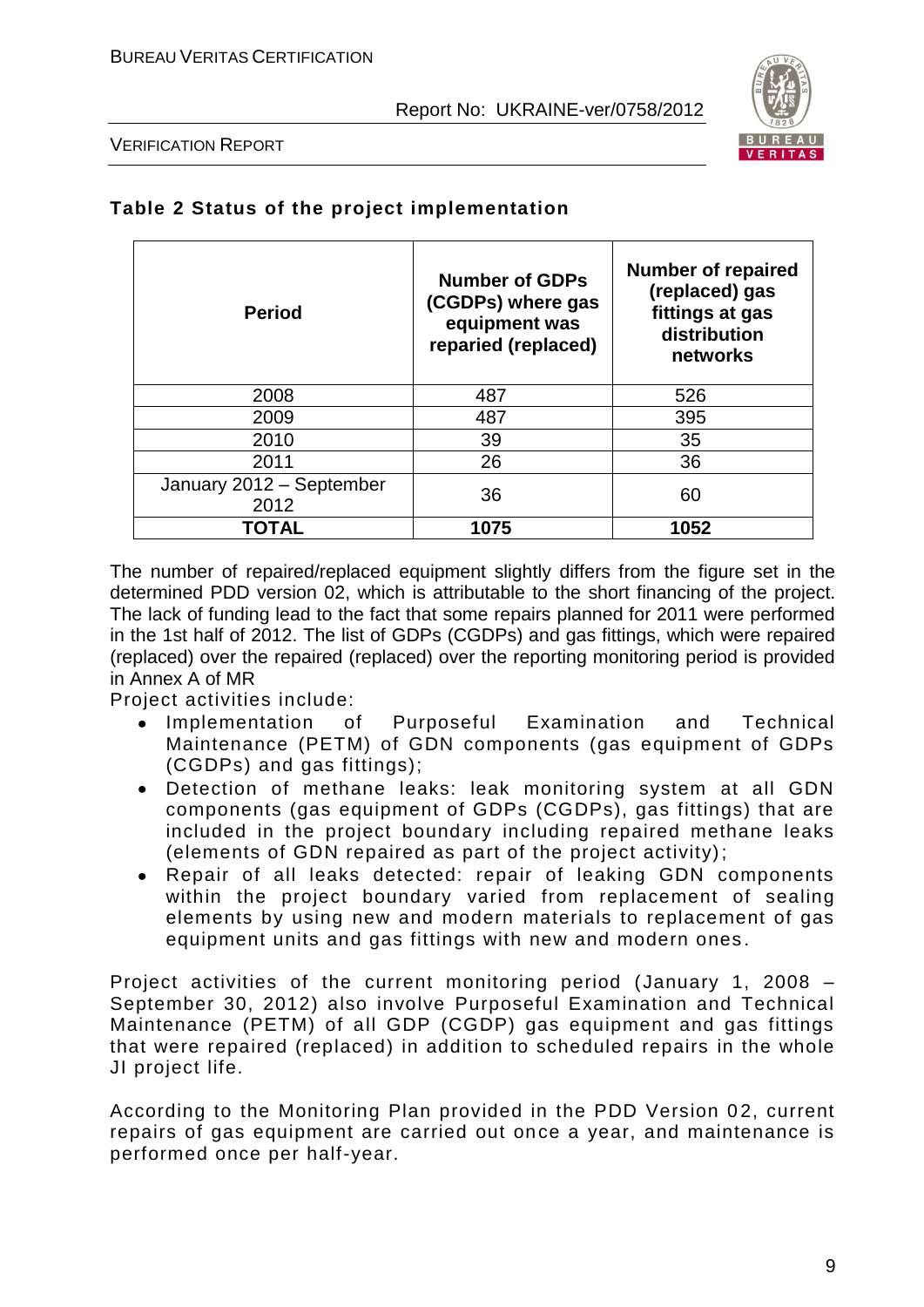

VERIFICATION REPORT

Results of measurements of methane leaks at repaired (replaced) GDP (CGDP) equipment and gas fittings of PJSC "Ivano-Frankivskgas" gas pipelines do not exceed the leaks that would have occurred in the absence of the project.

The project was in operation for the entire monitoring period – from 01/01/2008 to 30/09/2012.

The identified areas of concern as to the project implementation, project participants' responses and BVC's conclusions are described in Appendix A to this report (refer to CAR 03, CAR 04, CAR 05, CL 01).

#### **3.4 Compliance of the monitoring plan with the monitoring methodology (94-98)**

The monitoring occurred in accordance with the monitoring plan included in the PDD regarding which the determination has been deemed final and is so listed on the UNFCCC JI website.

For calculating the emission reductions key factors, such as sequence number of GDN component, Global Warming Potential of methane, number of activity (replacement/repair) at GDN component after the presence of APLNG was determined at such component, average mass fraction of methane in the natural gas, natural gas leak factor from GDN component in CLS, natural gas leak factor that corresponds to APLNG for GDN component, time of operation of GDN component under pressure from the beginning of monitoring period "y" to implementation of project activities (repair / replacement) that resulted in the repair of APLNG at such component, time of operation of GDN component under pressure from the moment of implementation of project activities (repair / replacement) that resulted in the repair of APLNG at such component to the end of the monitoring period "y", experience in implementing activities provided by the project, current practice that exists in this field in Ukraine, financial costs and background, legislation, influencing the baseline emissions and the activity level of the project and the emissions as well as risks associated with the project were taken into account, as appropriate.

Data sources used for calculating emission reductions, such as metering equipment – Mine interferometer MI-10 (MI-11) gas leak indicators, information provided by equipment producers, data of the enterprise, "Methodology for calculation of greenhouse gas emission reductions achieved by above-standard natural gas leak repair at the gas distribution networks" (registration number UkrNTI 0112U00A816 dated 2012) and IPCC are clearly identified, reliable and transparent.

Emission factors, including default emission factors, are selected by carefully balancing accuracy and reasonableness, and appropriately justified of the choice.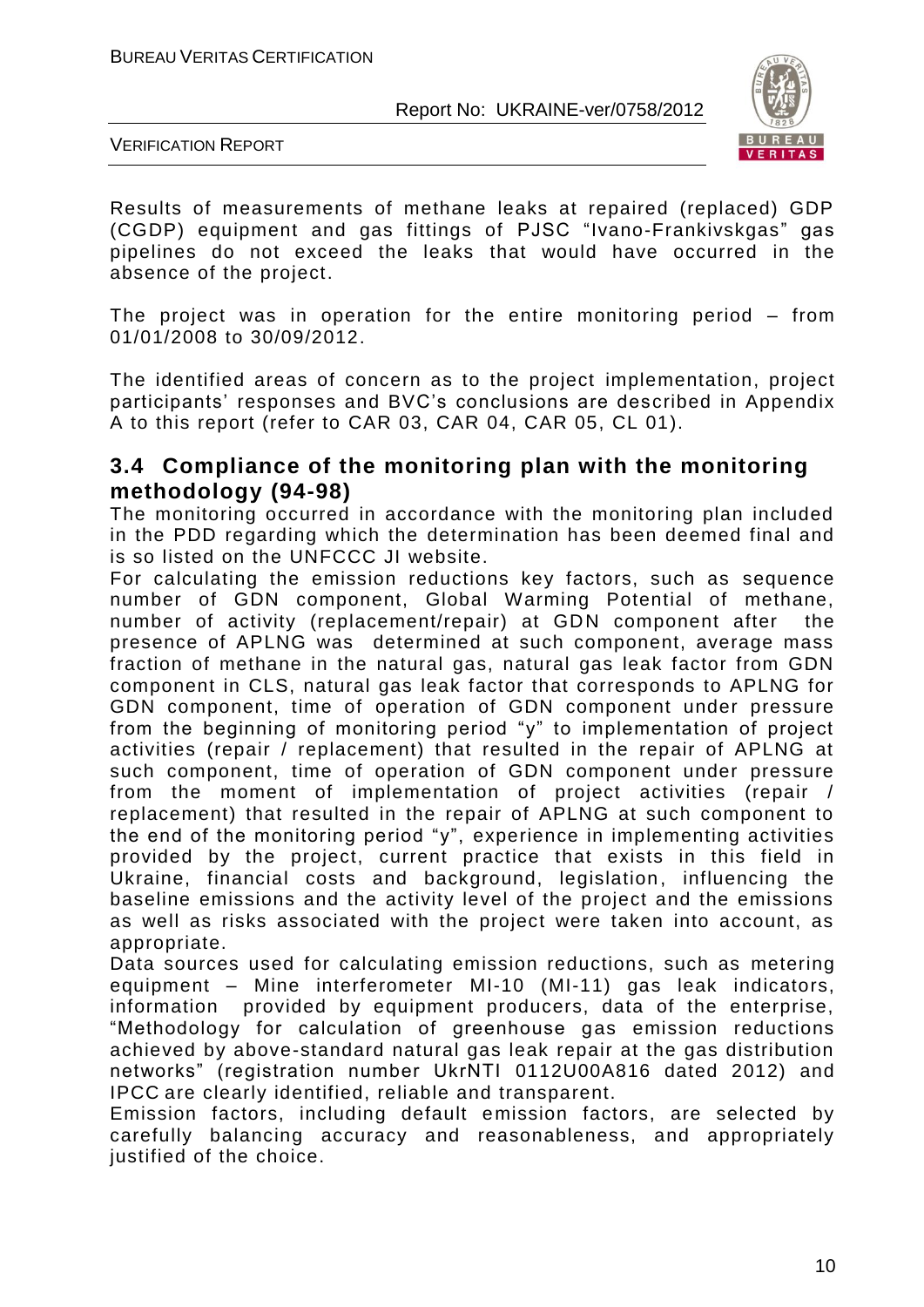

VERIFICATION REPORT

The calculation of emission reductions is based on conservative assumptions and the most plausible scenarios in a transparent manne r.

The monitoring periods per component of the project are clearly specified in the monitoring report and do not overlap with those for which verifications were already deemed final in the past.

The identified areas of concern as to the compliance of the monitoring plan with the monitoring methodology, project participants' responses and BVC's conclusions are described in Appendix A to this report (refer to CAR 06, CAR 07).

#### **3.5 Revision of monitoring plan (99-100)**

Not applicable.

#### **3.6 Data management (101)**

The data and their sources, provided in the monitoring report, are clearly identified, reliable and transparent.

The implementation of data collection procedures is in accordance with the monitoring plan provided in the PDD, including the quality control and quality assurance procedures.

The function of the monitoring equipment, including its calibration status, is in order.

According to the current Law "On metrology and metrological activity", all metering equipment in Ukraine shall meet the specified requirements of relevant standards and is subject to periodic verification. Calibration of metering equipment is carried out in accordance with the national standards.

Equipment that requires calibration and is used in the monitoring of methane leaks:

• Mine interferometer MI-10 (MI-11). Intercalibration period is 1 year.

As a result of verification (calibration) a certificate confirming the technical serviceability of an equipment unit is issued.

The evidence and records used for the monitoring are maintained in a traceable manner.

Coordination of activities of all departments and services of PJSC "Ivano-Frankivskgas" relating to the JI project implementation is done by the Working Team created pursuant to Decree No.297 dated 23/08/2012. The structure of the Working Team is shown in in Figure 1.



**Figure 1 Structure of the Working Team**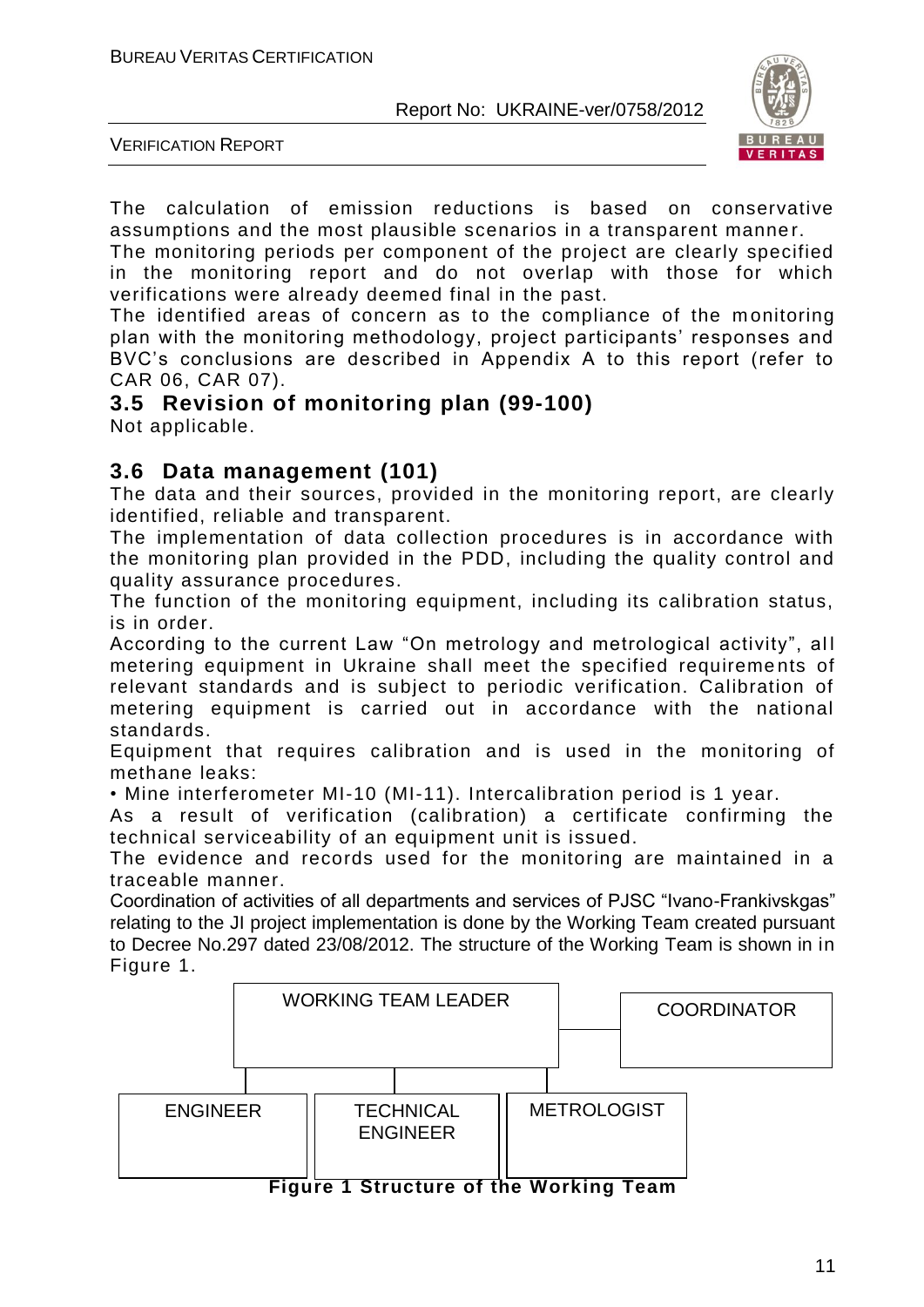

VERIFICATION REPORT

Koshuba O.B. - Working Team Leader draws up the plan of JI project activities and the amount of resources required based on the obtained information;

Hirnyk S.Ya. - Working Team Engineer is responsible for organization of monitoring measurements and repair of leaks;

Keduk V.T. - Working Team Technical Engineer is responsible for collection of all information and conduction of all necessary calculations under the monitoring plan;

Kelyman O.R. - Working Team Coordinator is responsible for storage, archiving and making a back-up copy of project information.

Koliadzhyn I.M. - Working Team Metrologist shall ensure the availability of calibrated metering devices and their maintenance.

All necessary data concerning GHG emission reduction monitoring is archived in paper and/or electronic form and kept till the end of the crediting period and for two years after the latest transaction with emission reduction units.

The Monitoring Report version 02 provides sufficient information on duties assigned, responsibility and authorities concerning implementation and undertaking of monitoring procedures, including data management. The verification team confirms the efficiency of the existing management and operational systems and considers them appropriate for reliable project monitoring.

The identified areas of concern as to data management, project participants' responses and BVC's conclusions are described in Appendix A to this report (refer to CL 02, CL 03, CL 04).

# **3.7 Verification regarding programmes of activities (102- 110)**

Not applicable.

# **4 VERIFICATION OPINION**

Bureau Veritas Certification has performed the 1st periodic verification of the "Reduction of methane leaks on the gas equipment of the gas distribution points and on the gas armature, flanged, threaded joints of the gas distribution pipelines of PJSC "Ivano-Frankivskgas" Project for the period from January 1, 2008 to September 30, 2012, which applies JI specific approach. The verification was performed on the basis of UNFCCC criteria and host country criteria and also on the criteria given to provide for consistent project operations, monitoring and reporting.

The verification consisted of the following three phases: i) desk review of the monitoring report against the project design and the baseline and monitoring plan; ii) follow-up interviews with project stakeholders; iii)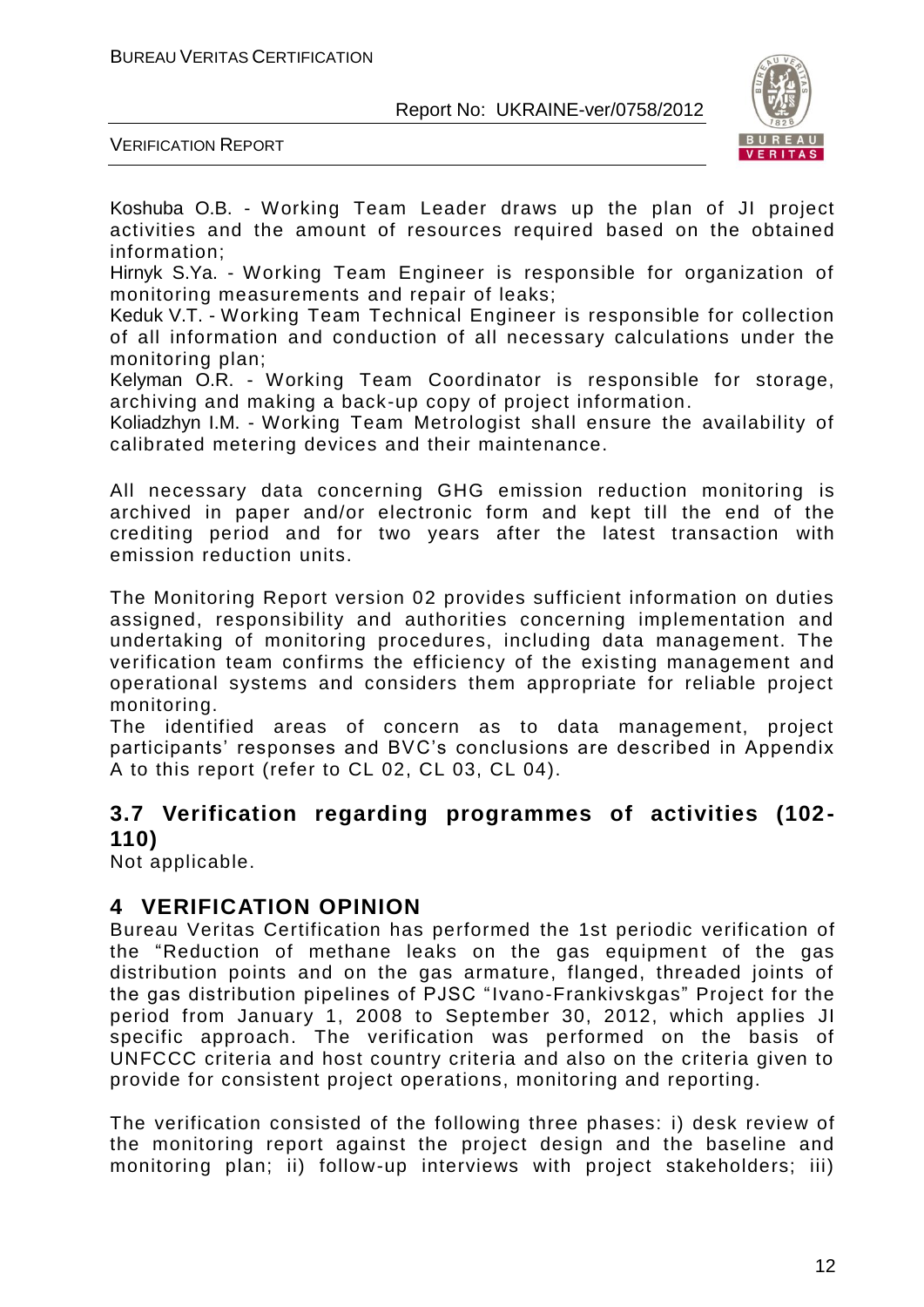

VERIFICATION REPORT

resolution of outstanding issues and the issuance of the final verification report and opinion.

PJSC "Ivano-Frankivskgas" management is responsible for the preparation of data which serve as the basis for estimation of GHG emission reductions. CEP CARBON EMISSIONS PARTNERS S.A. provides PJSC "Ivano-Frankivskgas" with consultative support in the issues relating to organization of data collection and is responsible for developing the monitoring report based on the Project Monitoring Plan included in the final PDD version 02.

Bureau Veritas Certification verified the Project Monitoring Report version 02 for the reporting period of 01/01/2008 - 30/09/2012 as indicated below. Bureau Veritas Certification confirms that the project is implemented as planned and described in approved project design documents. Installed equipment being essential for generating emission reduction runs reliably and is calibrated appropriately. The monitoring system is in place and the project is generating GHG emission reductions.

Emission reductions achieved by the project for the period from 01/01/2008 to 30/09/2012 do not differ significantly from the amount predicted for the same period in the determined PDD. Emission reductions predicted in the determined PDD version 02 and actual emission reductions stated in the MR version 02 are provided in Table 3 of this report.

| Table 3 Emission reductions predicted in the determined PDD version |  |  |
|---------------------------------------------------------------------|--|--|
| 02 and actual emission reductions stated in the MR version 02       |  |  |

| <b>Period</b> | <b>Estimated</b><br><b>GHG</b>     | emission         | <b>Actual</b> | <b>GHG</b>                            | emission         |
|---------------|------------------------------------|------------------|---------------|---------------------------------------|------------------|
|               | reductions<br>stated               | the<br><b>in</b> | reductions    | stated                                | the<br><u>in</u> |
|               | determined PDD, t CO <sub>2e</sub> |                  |               | Monitoring report, t CO <sub>2e</sub> |                  |
| 2008          | 859 098                            |                  |               | 705 848                               |                  |
| 2009          | 1 073 873                          |                  | 906 752       |                                       |                  |
| 2010          | 1 073 873                          |                  |               | 1 026 492                             |                  |
| 2011          | 1 073 873                          |                  |               | 1 040 031                             |                  |
| 01/01/2012-   | 805 405                            |                  |               | 791 679                               |                  |
| 30/09/2012    |                                    |                  |               |                                       |                  |
| Total         | 4 886 122                          |                  |               | 4 470 802                             |                  |

The difference is explained by the fact that at the time of PDD writing it was impossible to obtain accurate data necessary for calculation of GHG emission reductions for the current monitoring period. To calculate the GHG emission reductions for the current monitoring period all the necessary information was given and this provided an opportunity to accurately determine the amount of emissions in the baseline and project scenarios. Amount of emission reductions for the period 01/01/2012- 30/09/2012 provided in the determined PDD was calculated by dividing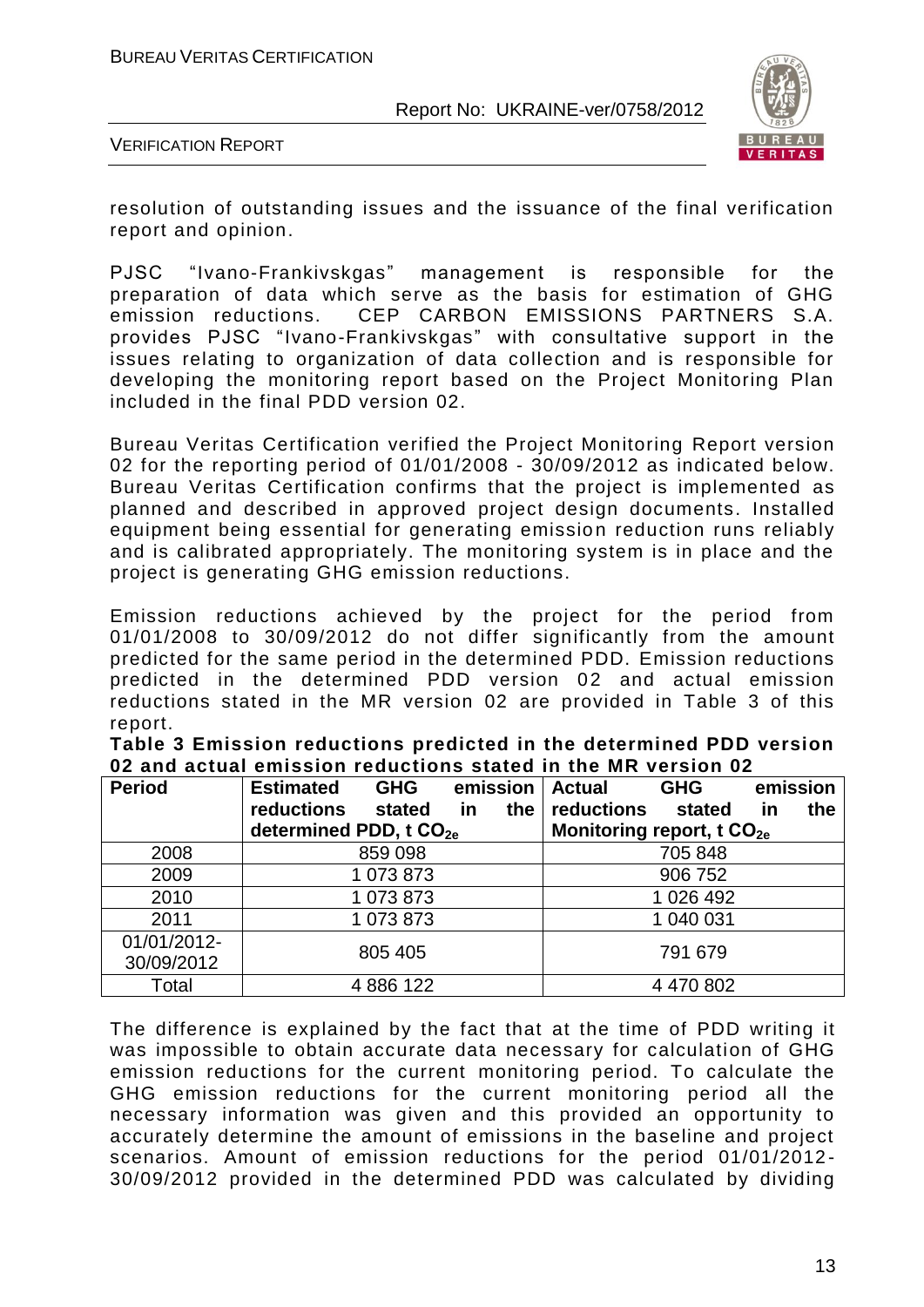

VERIFICATION REPORT

the total annual amount of emission reductions stated in the PDD by 12 (12 months) and multiplying by 9 (9 months).

Bureau Veritas Certification can confirm that the GHG emission reduction is accurately calculated and is free of material errors, omissions, or misstatements. Our opinion relates to the project's GHG emissions and resulting GHG emissions reductions reported and related to the approved project baseline and monitoring, and its associated documents. Based on the information we have seen and evaluated, we confirm, with a reasonable level of assurance, the following statement:

#### Reporting period: From 01/01/2008 to 30/09/2012

| In the period from 01/01/2008 to 31/12/2008       |    |             |                                       |  |
|---------------------------------------------------|----|-------------|---------------------------------------|--|
| <b>Baseline emissions</b>                         |    | 950 300     | tonnes of CO <sub>2</sub> equivalent. |  |
| Project emissions                                 |    | 244 452     | tonnes of CO <sub>2</sub> equivalent. |  |
| <b>Emission Reductions</b>                        |    | 705 848     | tonnes of CO <sub>2</sub> equivalent. |  |
| In the period from 01/01/2009 to 31/12/2009       |    |             |                                       |  |
| <b>Baseline emissions</b>                         |    | :1 158 956  | tonnes of CO <sub>2</sub> equivalent. |  |
| Project emissions                                 |    | 252 204     | tonnes of CO <sub>2</sub> equivalent. |  |
| <b>Emission Reductions</b>                        |    | 906 752     | tonnes of CO <sub>2</sub> equivalent. |  |
|                                                   |    |             |                                       |  |
| In the period from 01/01/2010 to 31/12/2010       |    |             |                                       |  |
| <b>Baseline emissions</b>                         |    | :1 270 967  | tonnes of CO <sub>2</sub> equivalent. |  |
| Project emissions                                 |    | 244 475     | tonnes of CO <sub>2</sub> equivalent. |  |
| <b>Emission Reductions</b>                        |    | 1 026 492   | tonnes of CO <sub>2</sub> equivalent. |  |
| In the period from 01/01/2011 to 31/12/2011       |    |             |                                       |  |
| <b>Baseline emissions</b>                         |    | : 1 284 513 | tonnes of CO <sub>2</sub> equivalent. |  |
| Project emissions                                 |    | : 244482    | tonnes of CO <sub>2</sub> equivalent. |  |
| <b>Emission Reductions</b>                        |    | 1 040 031   | tonnes of CO <sub>2</sub> equivalent. |  |
| In the period from 01/01/2012 to 30/09/2012       |    |             |                                       |  |
| <b>Baseline emissions</b>                         |    | 974 521     | tonnes of CO <sub>2</sub> equivalent. |  |
| Project emissions                                 | t. | 182 842     | tonnes of CO <sub>2</sub> equivalent. |  |
| <b>Emission Reductions</b>                        |    | 791 679     | tonnes of CO <sub>2</sub> equivalent. |  |
| Total in the period from 01/01/2008 to 30/09/2012 |    |             |                                       |  |
| <b>Baseline emissions</b>                         |    | : 5639257   | tonnes of CO <sub>2</sub> equivalent. |  |
| Project emissions                                 |    | : 1168455   | tonnes of CO <sub>2</sub> equivalent. |  |
| <b>Emission Reductions</b>                        |    | : 4470802   | tonnes of CO <sub>2</sub> equivalent. |  |
|                                                   |    |             |                                       |  |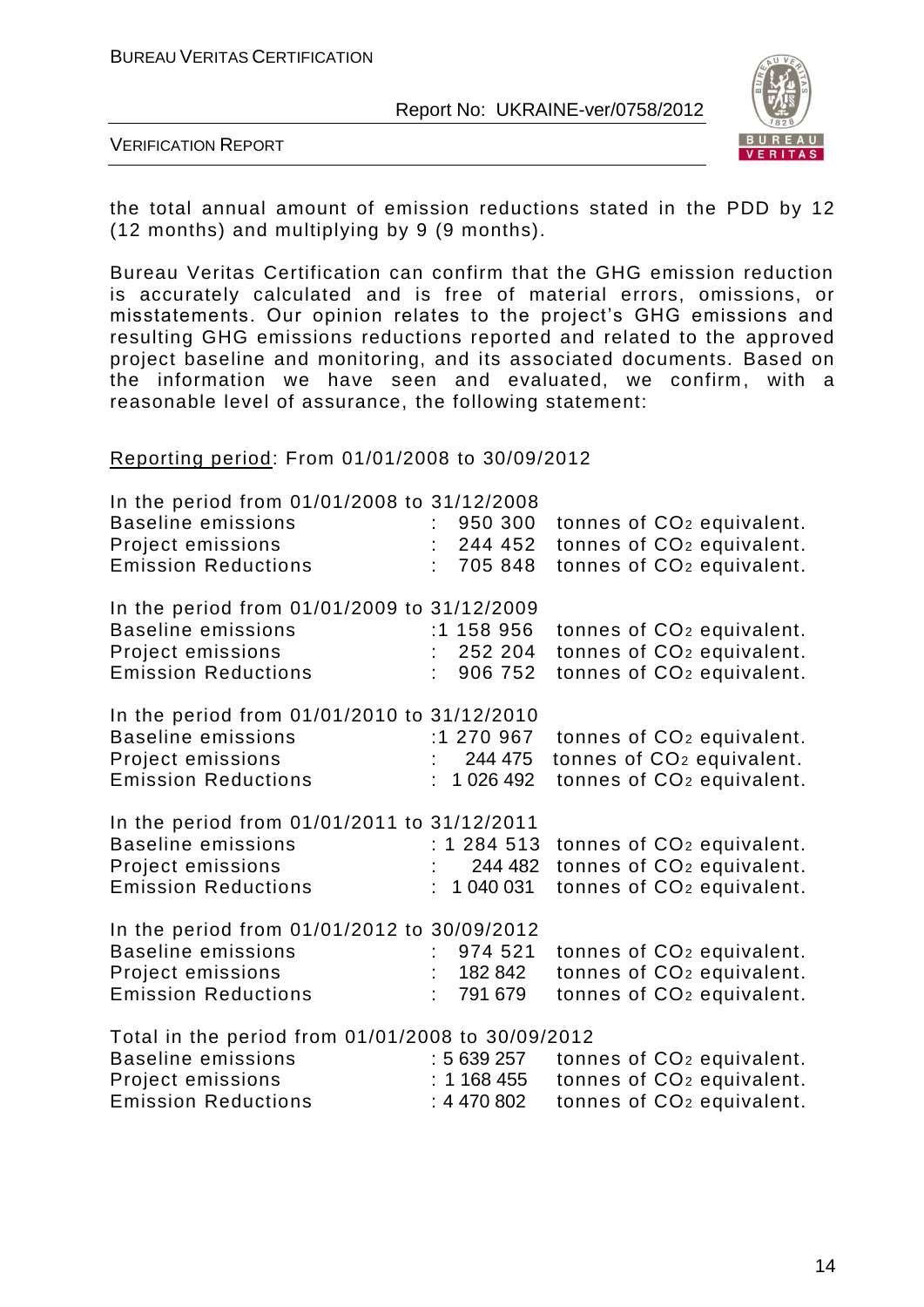

VERIFICATION REPORT

#### **5 REFERENCES**

#### **Category 1 Documents:**

Documents provided by the project participants that relate directly to the GHG components of the project.

|     | The PDD of the JI project "Reduction of methane leaks on the gas equipment                                                                                      |
|-----|-----------------------------------------------------------------------------------------------------------------------------------------------------------------|
| /1/ | of the gas distribution points and on the gas armature, flanged, threaded joints                                                                                |
|     | of the gas distribution pipelines of PJSC "Ivano-Frankivskgas", version 02, as                                                                                  |
|     | of 13/09/2012                                                                                                                                                   |
|     | Monitoring Report of the JI project "Reduction of methane leaks on the gas                                                                                      |
| /2/ | equipment of the gas distribution points and on the gas armature, flanged,                                                                                      |
|     | threaded joints of the gas distribution pipelines of PJSC "Ivano-Frankivskgas"                                                                                  |
|     | for the period of 01/01/2008-30/09/2012, version 01, as of 05/10/2012                                                                                           |
|     | Monitoring Report of the JI project "Reduction of methane leaks on the gas                                                                                      |
| /3/ | equipment of the gas distribution points and on the gas armature, flanged,                                                                                      |
|     | threaded joints of the gas distribution pipelines of PJSC "Ivano-Frankivskgas"                                                                                  |
|     | for the period of 01/01/2008-30/09/2012, version 02, as of 08/11/2012                                                                                           |
|     | Annex A. Supporting Document 1 Calculation of GHG emission reductions                                                                                           |
|     | under the JI project "Reduction of methane leaks on the gas equipment of the                                                                                    |
| /4/ | gas distribution points and on the gas armature, flanged, threaded joints of the<br>gas distribution pipelines of PJSC "Ivano-Frankivskgas" for the period from |
|     | 01/01/2008 to 30/09/2012                                                                                                                                        |
|     | Determination Report of the JI project "Reduction of methane leaks on the gas                                                                                   |
|     | equipment of the gas distribution points and on the gas armature, flanged,                                                                                      |
| /5/ | threaded joints of the gas distribution pipelines of PJSC "Ivano-Frankivskgas",                                                                                 |
|     | issued by Bureau Veritas Certification Holding SAS, No. UKRAINE-                                                                                                |
|     | det/0689/2012 dated 19/09/2012                                                                                                                                  |
| /6/ | Letter of Approval No. 3119/23/7 issued by the State Environmental Investment                                                                                   |
|     | Agency of Ukraine as of 19/10/2012                                                                                                                              |
| 7   | Letter of Approval No. J294-0485 issued by the Federal Office for the                                                                                           |
|     | Environment (FOEN) of Switzerland dated 24/10/2012                                                                                                              |
|     | "Methodology for calculation of greenhouse gas emission reductions achieved                                                                                     |
| /8/ | by above-standard natural gas leak repair at gas distribution networks" that was                                                                                |
|     | developed by the Institute of Gas of the National Academy of Sciences of                                                                                        |
|     | Ukraine (registration number UkrNTI 0112U00A816 dated 2012)                                                                                                     |

#### **Category 2 Documents:**

Background documents related to the design and/or methodologies employed in the design or other reference documents.

|     | /1/ Letter of confirmation of calibration equipment of measuring   |
|-----|--------------------------------------------------------------------|
|     | instruments for the period $01/01/2012$ - 09/30/2012 (MI-11 number |
|     | 2273312, MI-10 number 8212780)                                     |
| /2/ | List of state property used for transportation, storage and        |
|     | distribution of gas / oil, and other state property, which is not  |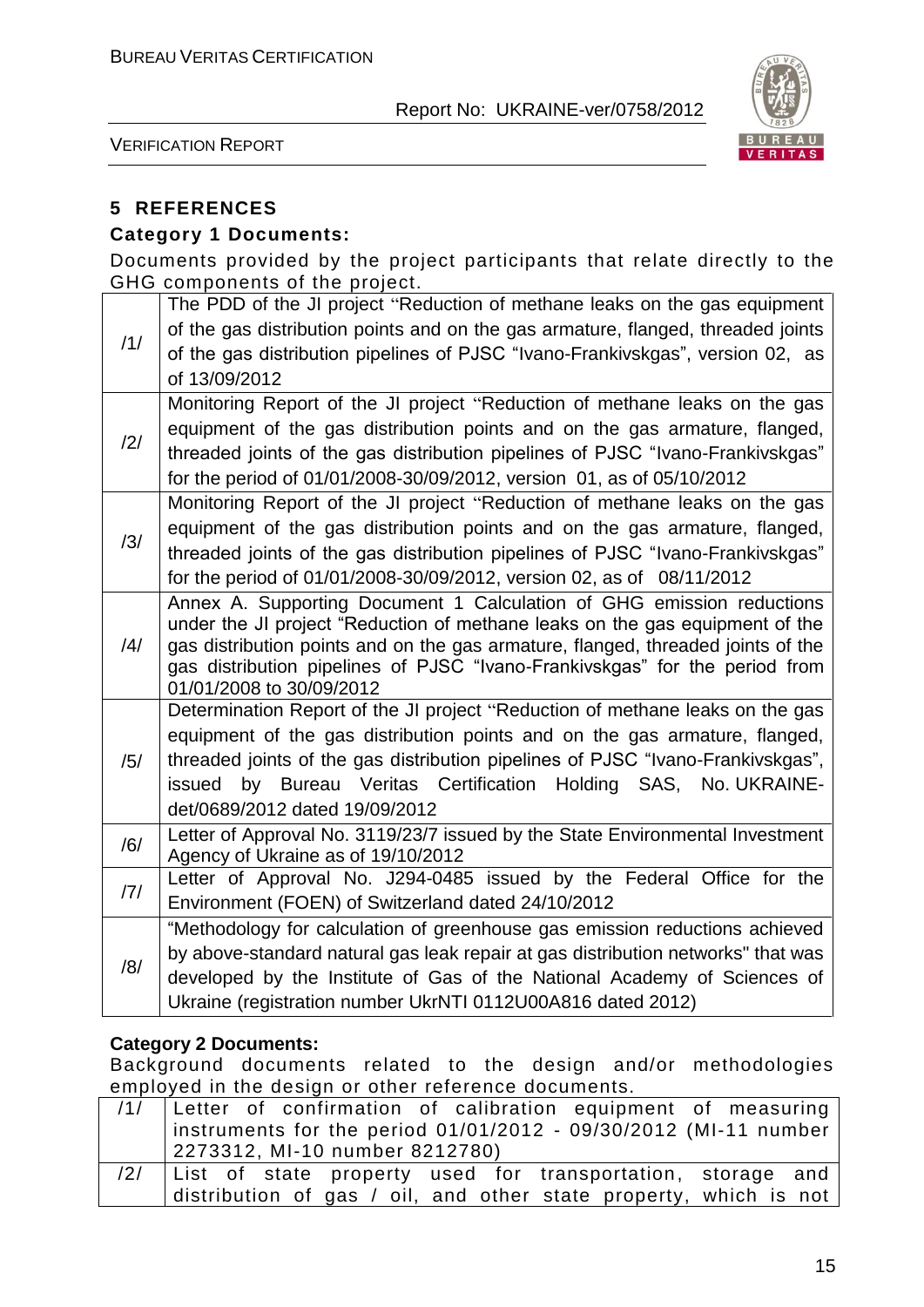

VERIFICATION REPORT

|                    | included in the authorized capital of PJSC for gas supply and                                                                 |
|--------------------|-------------------------------------------------------------------------------------------------------------------------------|
|                    | gasification Ivano-Frankivskgas as of 01/01/2012                                                                              |
| /3/                | Calibration certificate No. 2521/T dated 02/10/2012 valid to 02/10/2013(MI-11)                                                |
| /4/                | Calibration certificate No. 2522/T dated 02/10/2012 valid to 02/10/2013(MI-10)                                                |
| /5/                | Order of the Ministry of Fuel and Energy on approval of the results                                                           |
|                    | of the inventory of state property, that is used by the National Joint                                                        |
|                    | Stock Company "Naftogaz of Ukraine" No. 229 dated 15/06/2010                                                                  |
| /6/                | Statement of compatibility for 03-Form-3. Report on repairs                                                                   |
|                    | (version 3).xls                                                                                                               |
| /7/                | Registry of gas distribution points and gas fittings of the JI Project                                                        |
|                    | "Reduction of methane leaks on the gas equipment of the gas<br>distribution points and on the gas armature, flanged, threaded |
|                    | of the<br>gas distribution pipelines of PJSC "Ivano-<br>joints                                                                |
|                    | Frankivskgas"                                                                                                                 |
| /8/                | Order "On creation of a working team on methane leak reduction at                                                             |
|                    | gas equipment of gas distribution points and gas fittings, flanged,                                                           |
|                    | threaded joints of the gas distribution pipelines in the framework of                                                         |
|                    | Joint Implementation project" dated 23/08/2012                                                                                |
| /9/                | Passport of CGDP No. 12                                                                                                       |
| /10/               | Passport of CGDP No. 13                                                                                                       |
| /11/               | Passport of CGDP No. 16                                                                                                       |
| /12/               | Passport of CGDP No. 75                                                                                                       |
| /13/               | Passport No. 27 of gas control poin of station (GCP, GCS) in Pniv                                                             |
| /14/               | village                                                                                                                       |
|                    | Passpor No. 26 of gas control poin of station (GCP, GCS) in<br>Dolishnianka village                                           |
| $\overline{71}$ 5/ | Report on repair work dated 19/09/2008                                                                                        |
| /16/               | Report on repair work dated 10/09/2008                                                                                        |
| /17/               | Report on repair work dated 30/04/2010                                                                                        |
| /18/               | Report on repair work dated 15/09/2008                                                                                        |
| $\overline{7}$ 19/ | Photos of installed equipment                                                                                                 |
| /20/               | Photos of repaired equipment                                                                                                  |
| /21/               | Photos of measurement works                                                                                                   |
| /22/               | Passport of GDP, CGDP № 16 dated 24/11/2010                                                                                   |
| /23/               | Passport of GDP, CGDP № 112 dated 26/02/2009                                                                                  |
| /24/               | Passport of GDP, CGDP № 99 dated April, 2008                                                                                  |
| /25/               | Passport of GDP, CGDP Nº 109 dated January, 2009                                                                              |
| /26/               | Passport of GDP, CGDP Nº 111 dated December, 2008                                                                             |
| /27/               | Passport of GDP, CGDP Nº 112 dated November, 2008                                                                             |
| /28/               | Passport of GDP, CGDP Nº 113 dated November, 2009                                                                             |
| /29/               | Passport of GDP, CGDP № 114                                                                                                   |
| /30/               | Passport of GDP, CGDP Nº 116 dated January, 2011                                                                              |
| /31/               | Passport of GDP, CGDP Nº 119 dated October, 2011                                                                              |
| /32/               | Passport of GDP, CGDP Nº 120 dated January, 2011                                                                              |
| /33/               | Passport of GDP, CGDP № 122 dated 06/04/2012                                                                                  |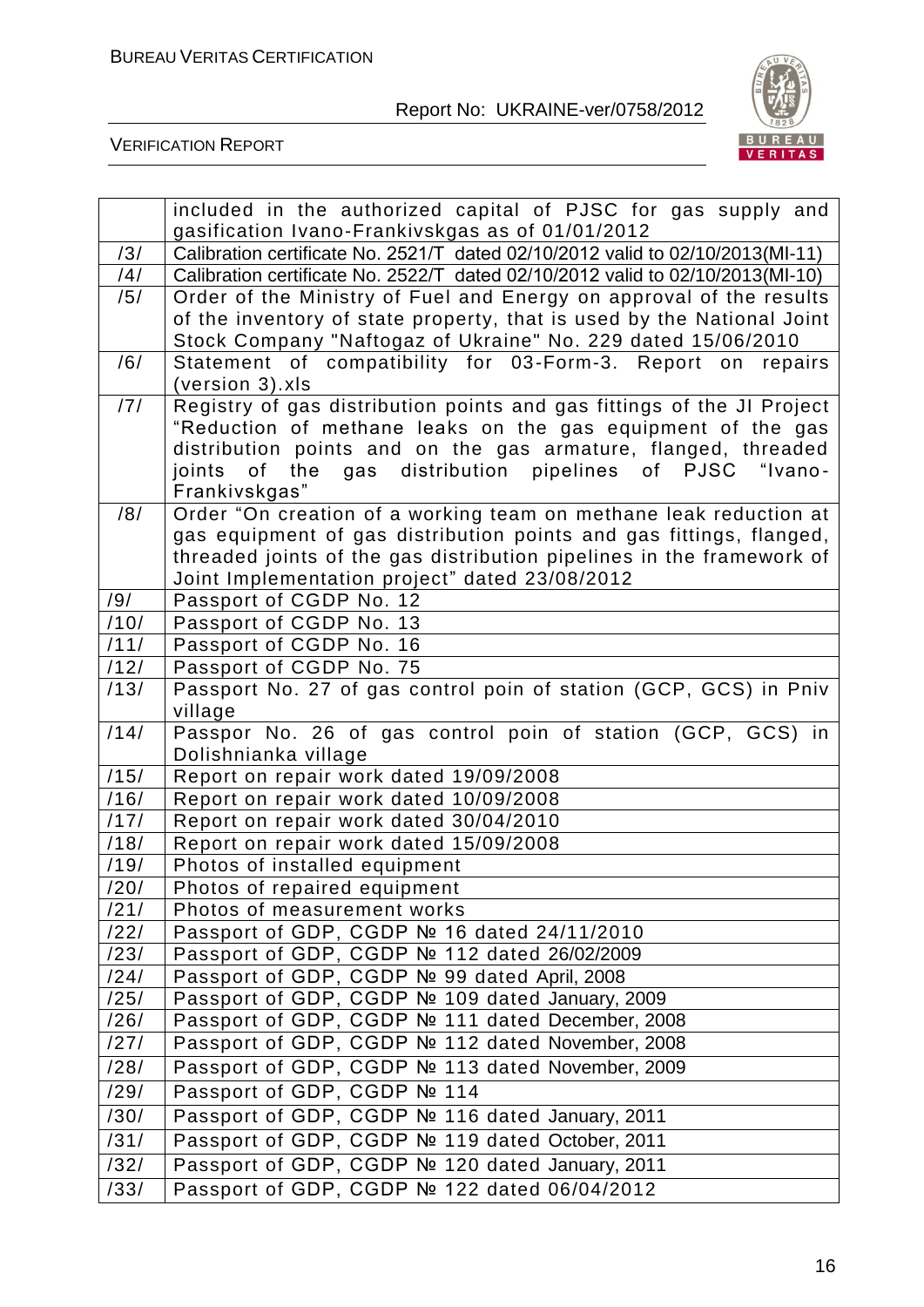

VERIFICATION REPORT

#### /34/ Passport of GDP, CGDP № 127 dated October, 2012

#### **Persons interviewed:**

List persons interviewed during the verification or persons that contributed with other information that are not included in the documents listed above.

|     | <b>Name</b>     | Organization  | <b>Position</b>                                        |
|-----|-----------------|---------------|--------------------------------------------------------|
| /1/ | Koshuba O.B.    | PJSC «Ivano-  | <b>Deputy Chief Engineer</b>                           |
|     |                 | Frankivskgas» |                                                        |
| 2   | Kelyman O.R.    | PJSC «Ivano-  | Acting Head of production and                          |
|     |                 | Frankivskgas» | technical department                                   |
| /3/ | Keduk V.T.      | PJSC «Ivano-  | Head of natural gas accounting                         |
|     |                 | Frankivskgas» | and loss department                                    |
| /4/ | Hirnyk S.Ya.    | PJSC «Ivano-  | Head of production and operation                       |
|     |                 | Frankivskgas» | department                                             |
|     | Koliadzhyn I.M. | PJSC «Ivano-  | Head<br>of<br>metrology<br><b>Deputy</b>               |
| /5/ |                 | Frankivskgas» | department                                             |
|     | Prokhach D.O.   | "CEP" LLC     | Consultant<br><b>CARBON</b><br><b>CEP</b><br><b>of</b> |
| /6/ |                 |               | <b>EMISSIONS PARTNERS S.A.</b>                         |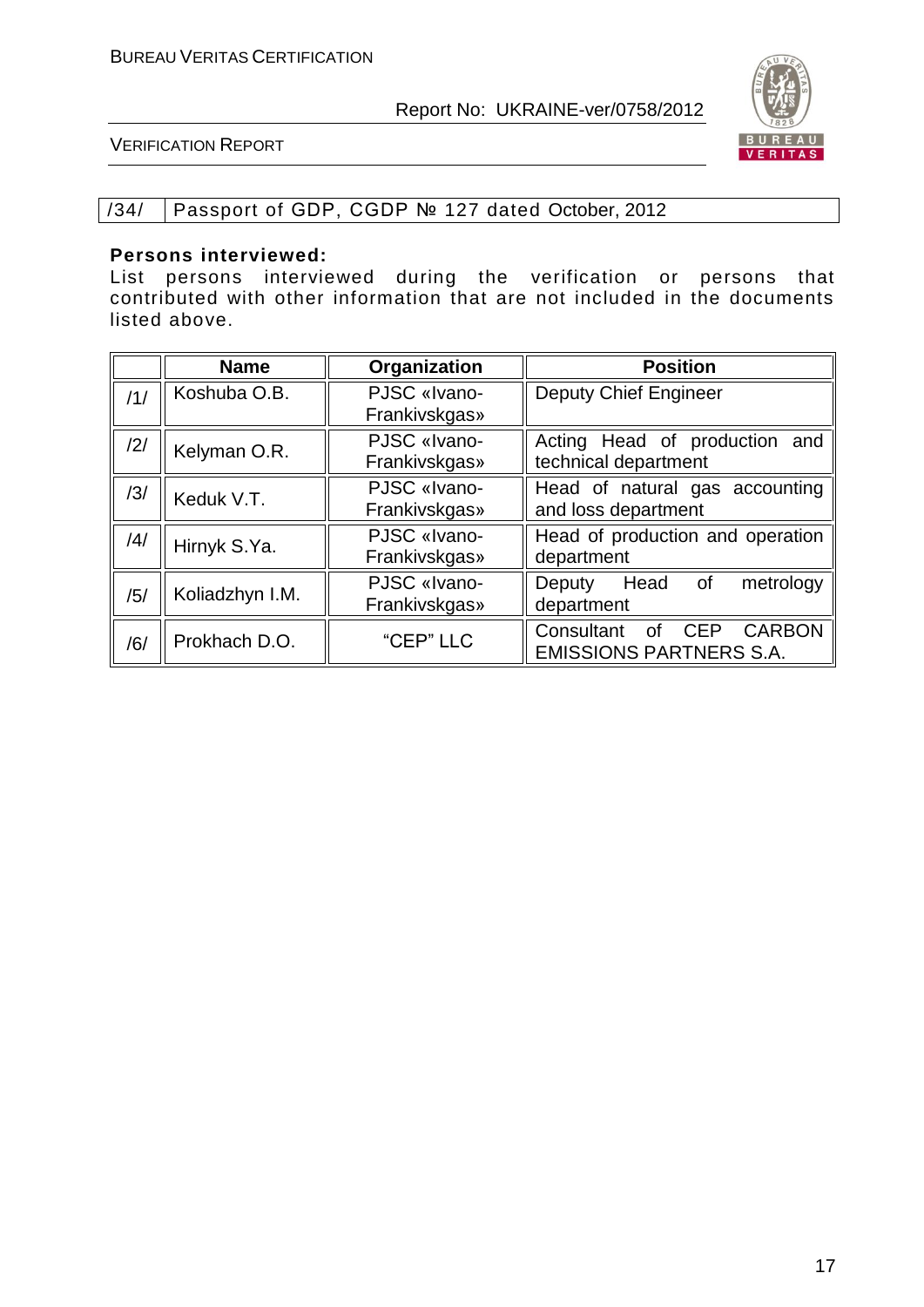

#### VERIFICATION REPORT

#### APPENDIX A: COMPANY PROJECT VERIFICATION PROTOCOL **BUREAU VERITAS CERTIFICATION HOLDING SAS**

#### **JI PROJECT VERIFICATION PROTOCOL**

#### **Check list for verification, according to the JOINT IMPLEMENTATION DETERMINATION AND VERIFICATION MANUAL (Version 01)**

| <b>DVM</b><br>Paragrap<br>h | <b>Check Item</b>                                                                                                                                                                                                                                                              | <b>Initial finding</b>                                                                                                                                                                                                                                                                                                                                                                                                                                              | <b>Draft</b><br><b>Conclusion</b> | <b>Final</b><br><b>Conclusion</b> |
|-----------------------------|--------------------------------------------------------------------------------------------------------------------------------------------------------------------------------------------------------------------------------------------------------------------------------|---------------------------------------------------------------------------------------------------------------------------------------------------------------------------------------------------------------------------------------------------------------------------------------------------------------------------------------------------------------------------------------------------------------------------------------------------------------------|-----------------------------------|-----------------------------------|
|                             | <b>Project approvals by Parties involved</b>                                                                                                                                                                                                                                   |                                                                                                                                                                                                                                                                                                                                                                                                                                                                     |                                   |                                   |
| 90                          | Has the NFPs of at least one Party involved,<br>other than the host Party, issued a written<br>project approval when submitting the first<br>verification report to the secretariat for<br>publication in accordance with paragraph 38<br>of the JI guidelines, at the latest? | The project has been approved by both parties. The<br>Letters of Approval were presented to the verification<br>team.<br><b>CAR 01.</b> Please, provide the information about the<br>Letters of Approval from Ukraine.<br><b>CAR 02.</b> The number of determination protocol and its<br>date are specified incorrectly. Please make relevant<br>corrections.                                                                                                       | <b>CAR 01</b><br><b>CAR 02</b>    | OK.<br>OK.                        |
| 91                          | Are all the written project approvals by<br>Parties involved unconditional?                                                                                                                                                                                                    | Yes, all the written project approvals by Parties<br>involved are unconditional.                                                                                                                                                                                                                                                                                                                                                                                    | <b>OK</b>                         | OK                                |
|                             | <b>Project implementation</b>                                                                                                                                                                                                                                                  |                                                                                                                                                                                                                                                                                                                                                                                                                                                                     |                                   |                                   |
| 92                          | Has the project been implemented in<br>accordance with the PDD regarding which<br>the determination has been deemed final<br>and is so listed on the UNFCCC JI website?                                                                                                        | Yes, the project has been implemented in accordance<br>with the PDD, which is listed on the UNFCCC JI<br>website.<br>According to the PDD version 02 the project<br>boundary includes methane leak spots at gas<br>distribution point (cabinet-type gas distribution<br>point) gas equipment (pressure regulators,<br>sleeves, filters etc.) and gas fittings (cranes,<br>gate valves etc.) located at PJSC "Ivano-<br>Frankivskgas" gas distribution networks. The | <b>CL 01</b>                      | OK.                               |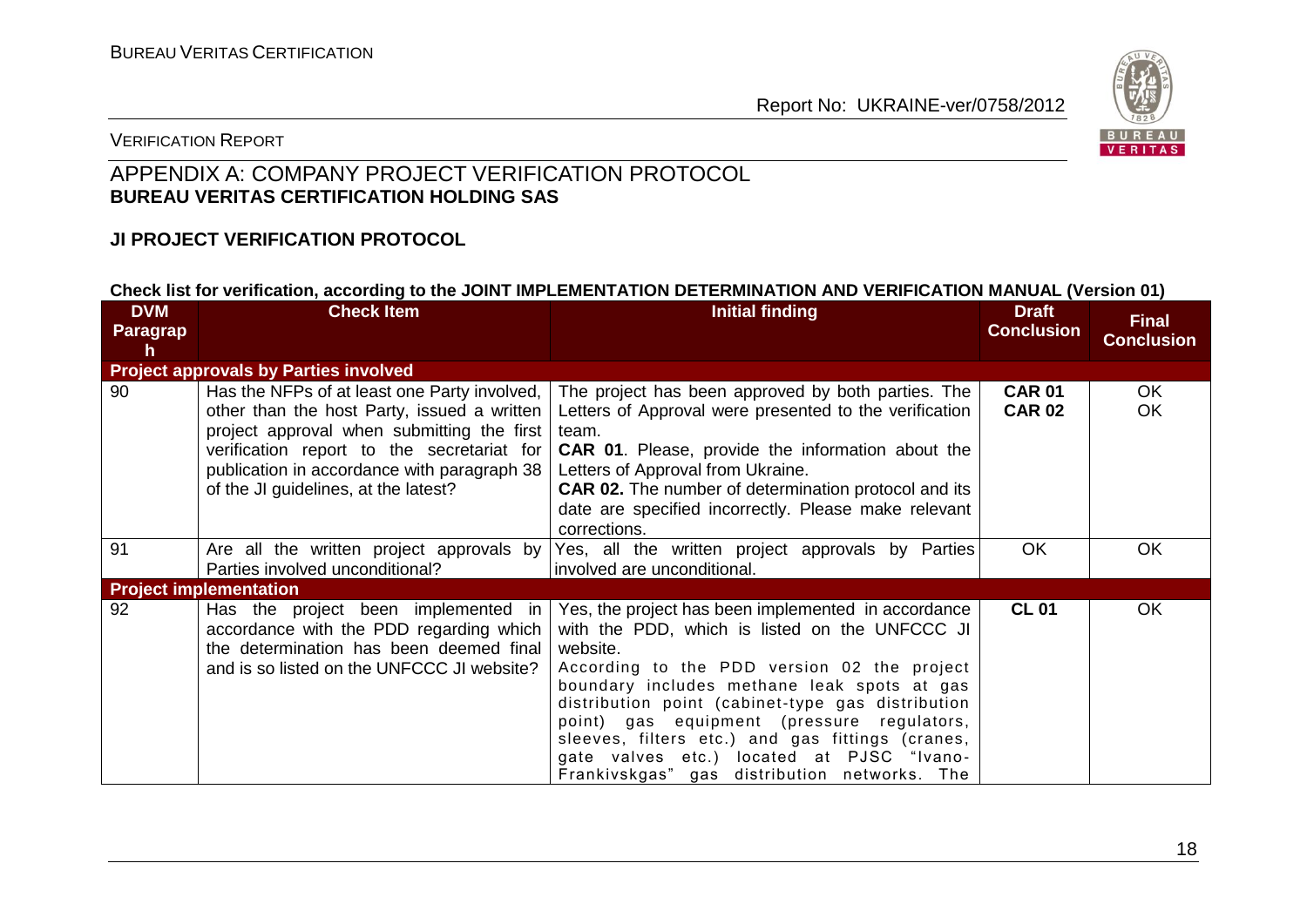

| <b>DVM</b><br>Paragrap<br>h | <b>Check Item</b>                                                               | <b>Initial finding</b>                                                                                                                                                                                                                                                                                                                                                                                                                                                                                                                                                                                                                                                                                                                                                                                                                                                                                                                                                           | <b>Draft</b><br><b>Conclusion</b>               | <b>Final</b><br><b>Conclusion</b>   |
|-----------------------------|---------------------------------------------------------------------------------|----------------------------------------------------------------------------------------------------------------------------------------------------------------------------------------------------------------------------------------------------------------------------------------------------------------------------------------------------------------------------------------------------------------------------------------------------------------------------------------------------------------------------------------------------------------------------------------------------------------------------------------------------------------------------------------------------------------------------------------------------------------------------------------------------------------------------------------------------------------------------------------------------------------------------------------------------------------------------------|-------------------------------------------------|-------------------------------------|
|                             |                                                                                 | project boundary includes gas equipment of<br>GDPs (CGDPs) (2436 units) and gas fittings<br>(2631units). During the current reporting<br>monitoring period gas equipment of 1075 GDPs<br>(CGDPs) and 1052 gas fitting units were<br>repaired (replaced) in the framework of the<br>project.<br>Project activities of the current monitoring period<br>(January 1, 2008 – September 30, 2012) also involve<br>Purposeful Examination and Technical Maintenance<br>(PETM) of all GDP (CGDP) gas equipment and gas<br>fittings that were repaired (replaced) in addition to<br>scheduled repairs in the whole JI project life.<br>According to the Monitoring Plan provided in the PDD<br>Version 02, current repairs of gas equipment are<br>carried out once a year, and maintenance is<br>performed once per half-year.<br>CL 01. Please provide an explanation of the difference<br>in an amount of installed gas equipment by years of<br>monitoring period in the PDD and MR. |                                                 |                                     |
| 93                          | What is the status of operation of the project<br>during the monitoring period? | The Project has been operational for the whole<br>monitoring period, which is 01/01/2008-30/09/2012.<br><b>CAR 03.</b> In the section A.6. of MR is specified that<br>monitoring period continues to June 2012, but final<br>date is September 30, 2012.<br><b>CAR 04.</b> Total amount of installed GDPs/CGDPs is<br>counted incorrectly.<br>CAR 05. The project title in the reference to the<br>current file is incorrect in Section A.6.                                                                                                                                                                                                                                                                                                                                                                                                                                                                                                                                     | <b>CAR 03</b><br><b>CAR 04</b><br><b>CAR 05</b> | <b>OK</b><br><b>OK</b><br><b>OK</b> |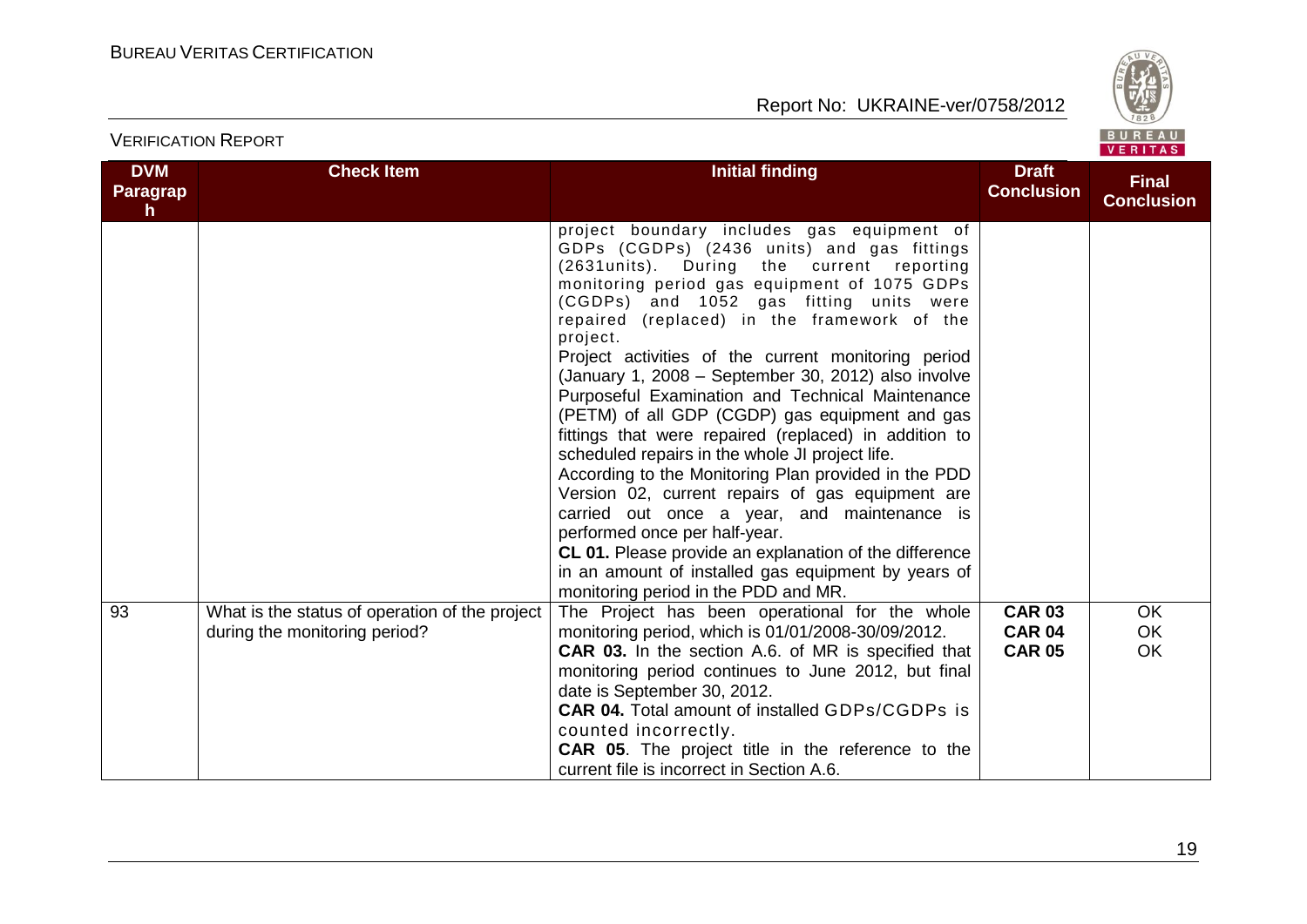

#### **DVM Paragrap h Check Item Initial finding Initial finding Draft Conclusion Final Conclusion Compliance with monitoring plan** 94 **Did the monitoring occur in accordance with** the monitoring plan included in the PDD the monitoring plan included in the PDD regarding regarding which the determination has been deemed final and is so listed on the UNFCCC JI website? Yes, the monitoring was carried out in accordance with which the determination has been deemed final and is so listed on the UNFCCC JI website. OK OK 95 (a) For calculating the emission reductions or enhancements of net removals, were key factors, e.g. those listed in 23 (b) (i)-(vii) above, influencing the baseline emissions or net removals and the activity level of the project and the emissions or removals as well as risks associated with the project taken into account, as appropriate? For calculating the emission reductions key factors, such as sequence number of GDN component, Global Warming Potential of methane, number of activity (replacement/repair) at GDN component after the presence of APLNG was determined at such component, average mass fraction of methane in the natural gas, natural gas leak factor from GDN component in CLS, natural gas leak factor that corresponds to APLNG for GDN component, time of operation of GDN component under pressure from the beginning of monitoring period "y" to implementation of project activities (repair / replacement) that resulted in the repair of APLNG at such component, time of operation of GDN component under pressure from the moment of implementation of project activities (repair / replacement) that resulted in the repair of APLNG at such component to the end of the monitoring period "y", experience in implementing activities provided by the project, current practice that exists in this field in Ukraine, financial costs and background, legislation, influencing the baseline emissions and the activity level of the project and the emissions as well as risks **CAR 06** OK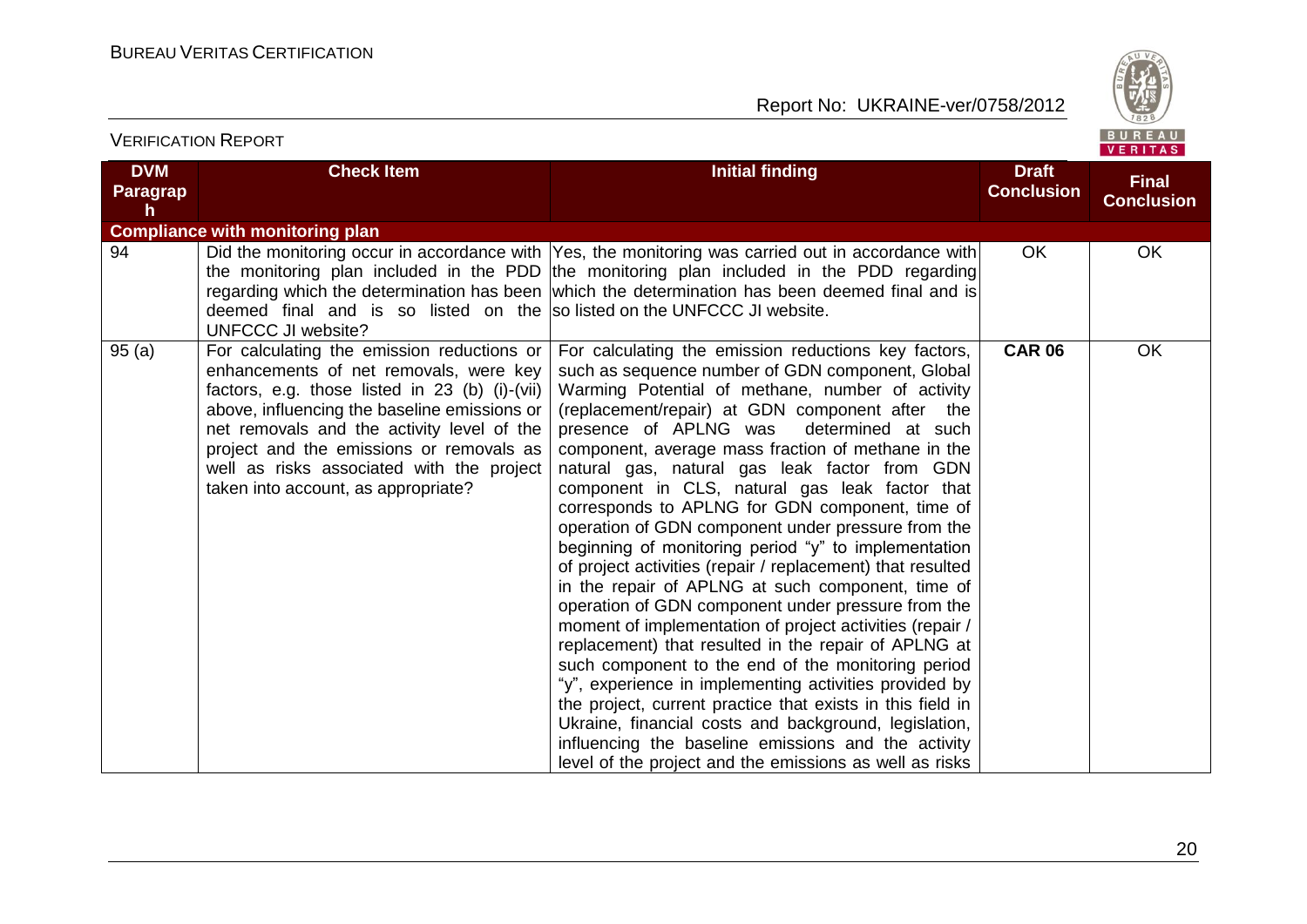

#### **DVM Paragrap h Check Item Initial finding Initial finding Draft Conclusion Final Conclusion** associated with the project were taken into account, as appropriate. **CAR 06**. The end date of the monitoring period is incorrect in Table 1 and 7 of MR. 95 (b) Are data sources used for calculating emission reductions or enhancements of net removals clearly identified, reliable and transparent? Yes, data sources used for calculating emission reductions or enhancements of net removals are clearly identified, reliable and transparent **CAR 07**. The data source for global warming potential is incorrect. **CAR 07** OK 95 (c) Are emission factors, including default emission factors, if used for calculating the |factors, that are used for calculating the emission| emission reductions or enhancements of net removals, selected by carefully balancing accuracy and reasonableness, appropriately justified of the choice? Yes, emission factors, including default emission reductions or enhancements of net removals, are selected by carefully balancing accuracy and and reasonableness, and appropriately justified of the choice. OK OK 95 (d) Is the calculation of emission reductions or enhancements of net removals based on conservative assumptions and the most plausible scenarios in a transparent manner? The calculation of emission reductions is based on conservative assumptions and the most plausible scenarios in a transparent manner. OK OK **Applicable to JI SSC projects only** 96 **Is the relevant threshold to be classified as** JI SSC project not exceeded during the monitoring period on an annual average basis? If the threshold is exceeded, is the maximum emission reduction level maximum emission reduction level estimated in the PDD for the JI SSC project N/a N/a N/a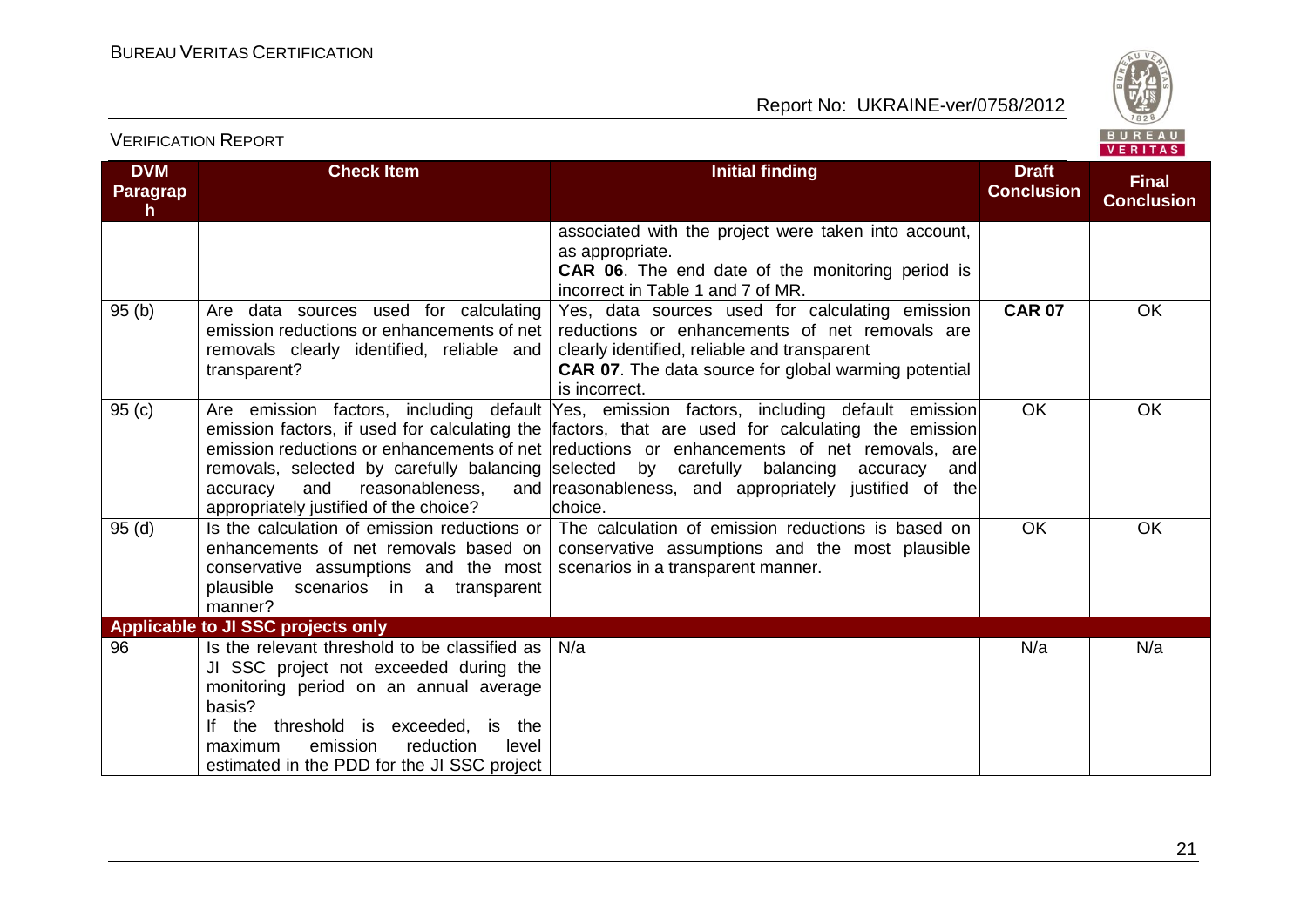

| <b>VERIFICATION REPORT</b>   |                                                                                                                                                                                                                                                                                                                                               |                        |                                   | BUREAU<br>VERITAS                 |
|------------------------------|-----------------------------------------------------------------------------------------------------------------------------------------------------------------------------------------------------------------------------------------------------------------------------------------------------------------------------------------------|------------------------|-----------------------------------|-----------------------------------|
| <b>DVM</b><br>Paragrap<br>h. | <b>Check Item</b>                                                                                                                                                                                                                                                                                                                             | <b>Initial finding</b> | <b>Draft</b><br><b>Conclusion</b> | <b>Final</b><br><b>Conclusion</b> |
|                              | or the bundle for the monitoring period<br>determined?                                                                                                                                                                                                                                                                                        |                        |                                   |                                   |
|                              | Applicable to bundled JI SSC projects only                                                                                                                                                                                                                                                                                                    |                        |                                   |                                   |
| 97(a)                        | Has the composition of the bundle not<br>changed from that is stated in F-JI-<br><b>SSCBUNDLE?</b>                                                                                                                                                                                                                                            | N/a                    | N/a                               | N/a                               |
| 97(b)                        | If the determination was conducted on the<br>basis of an overall monitoring plan, have the<br>project participants submitted a common<br>monitoring report?                                                                                                                                                                                   | N/a                    | N/a                               | N/a                               |
| 98                           | If the monitoring is based on a monitoring<br>that provides for overlapping<br>plan<br>monitoring periods, are the monitoring<br>periods per component of the project clearly<br>specified in the monitoring report?<br>Do the monitoring periods not overlap with<br>those for which verifications were already<br>deemed final in the past? | N/a                    | N/a                               | N/a                               |
|                              | <b>Revision of monitoring plan</b>                                                                                                                                                                                                                                                                                                            |                        |                                   |                                   |
| 99(a)                        | Applicable only if monitoring plan is revised by project participant<br>Did the project participants provide an N/a<br>appropriate justification for the proposed<br>revision?                                                                                                                                                                |                        | N/a                               | N/a                               |
| 99(b)                        | Does the proposed revision improve the<br>accuracy and/or applicability of information<br>collected<br>compared<br>to the<br>original<br>monitoring plan without changing conformity<br>with the relevant rules and regulations for                                                                                                           | N/a                    | N/a                               | N/a                               |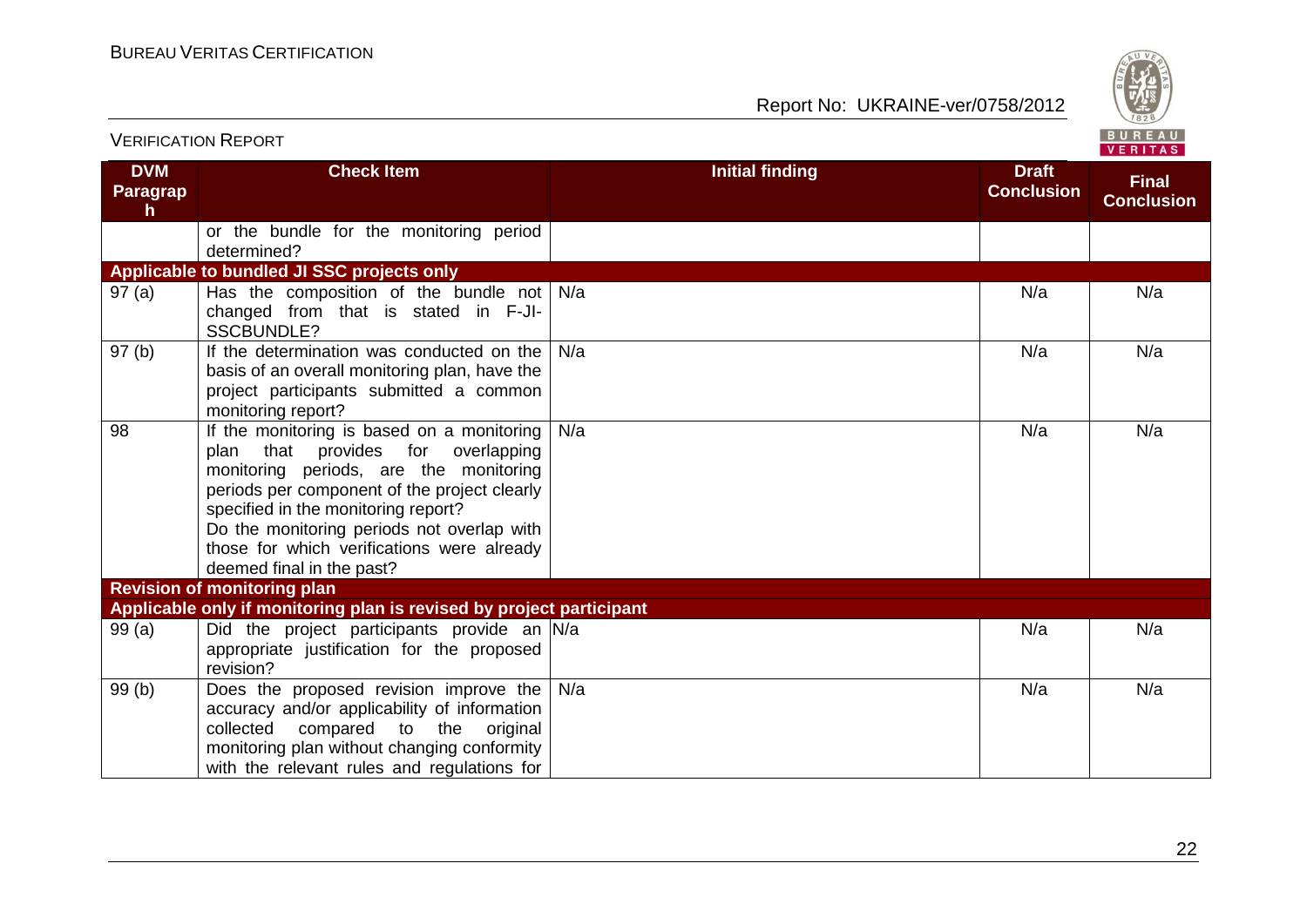VERIFICATION REPORT

Report No: UKRAINE-ver/0758/2012



**DVM Paragrap h Check Item Initial finding Initial finding Draft Conclusion Final Conclusion** the establishment of monitoring plans? **Data management** 101 (a) Is the implementation of data collection procedures in accordance with the monitoring plan, including the quality control and quality assurance procedures? The implementation of data collection procedures in accordance with the monitoring plan, including the quality control and quality assurance procedures. OK OK 101 (b)  $\vert$  Is the function of the monitoring equipment. including its calibration status, is in order? Yes, the function of the monitoring equipment, including its calibration status is in order. **CL 02.** Please, provide a reference to the Law of Ukraine "On metrology and metrological activity" in Section B.1.2. **CL 02** OK 101 (c) Are the evidence and records used for the monitoring maintained in a traceable manner? Yes, the evidence and records used for the monitoring are maintained in a traceable manner. OK OK 101 $(d)$  Is the data collection and management system for the project in accordance with the monitoring plan? The data collection and management system for the project is in accordance with the monitoring plan. The Verification Team confirms the effectiveness of existing management system and operating system and considers them suitable for reliable monitoring of the project. **CL 03**. Please, check the numbering of references in the MR. **CL 04**. Please, explain the abbreviations throughout the text of the MR. **CL 03 CL 04** OK OK **Verification regarding programs of activities (additional elements for assessment)** 102 Is any JPA that has not been added to the N/a JI PoA not verified? N/a N/a N/a 103 Is the verification based on the monitoring N/a N/a N/a

23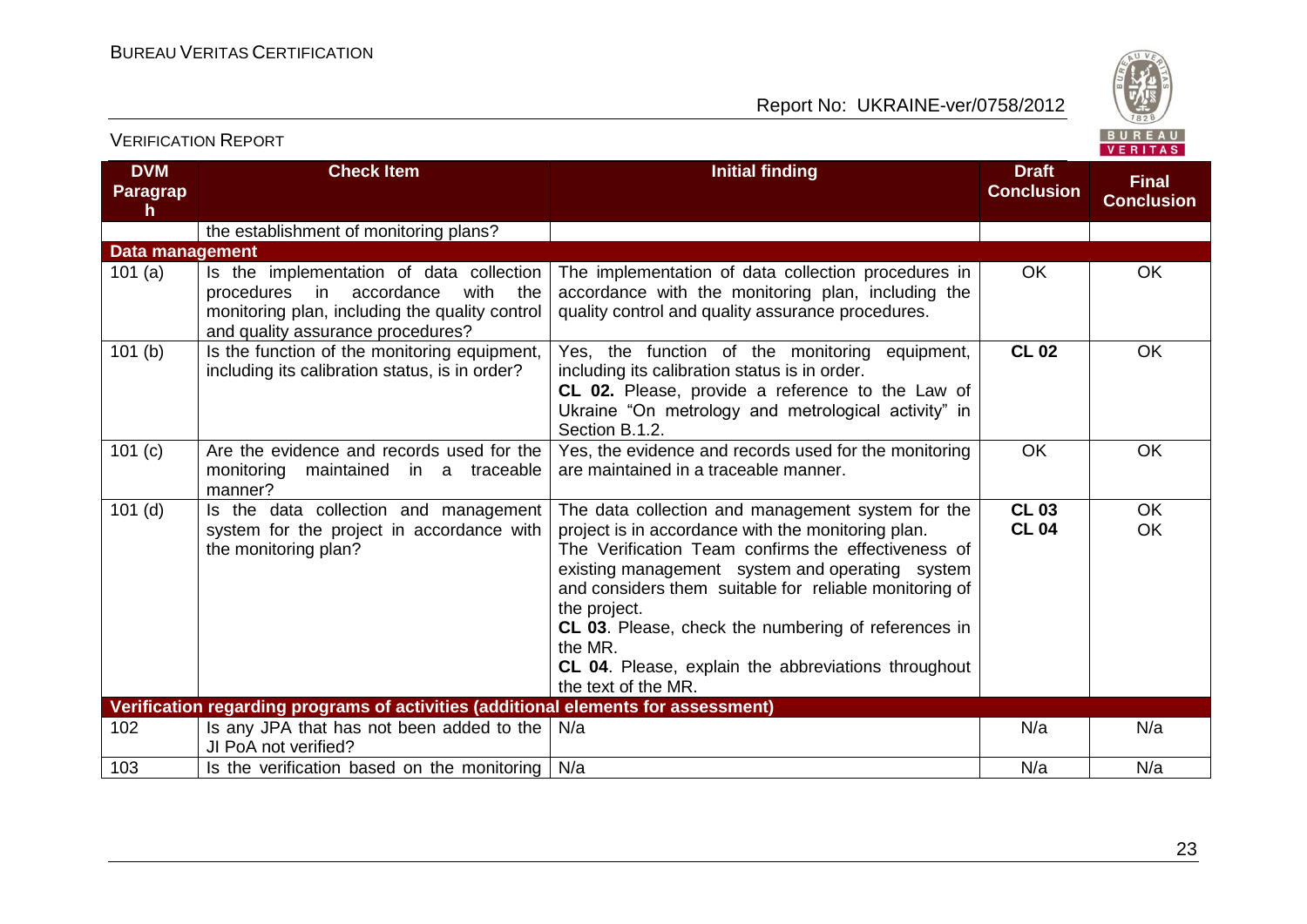

|                                               | $V$ Enimal                                                                                                                                                                                                                                                                                                                                                                                                                                                                                                                                                                                                                               |                        |                                   |                                   |  |  |
|-----------------------------------------------|------------------------------------------------------------------------------------------------------------------------------------------------------------------------------------------------------------------------------------------------------------------------------------------------------------------------------------------------------------------------------------------------------------------------------------------------------------------------------------------------------------------------------------------------------------------------------------------------------------------------------------------|------------------------|-----------------------------------|-----------------------------------|--|--|
| <b>DVM</b><br><b>Paragrap</b><br>$\mathsf{h}$ | <b>Check Item</b>                                                                                                                                                                                                                                                                                                                                                                                                                                                                                                                                                                                                                        | <b>Initial finding</b> | <b>Draft</b><br><b>Conclusion</b> | <b>Final</b><br><b>Conclusion</b> |  |  |
|                                               | reports of all JPAs to be verified?                                                                                                                                                                                                                                                                                                                                                                                                                                                                                                                                                                                                      |                        |                                   |                                   |  |  |
| 103                                           | Does the verification ensure the accuracy<br>and conservativeness of the emission<br>reductions or enhancements of removals<br>generated by each JPA?                                                                                                                                                                                                                                                                                                                                                                                                                                                                                    | N/a                    | N/a                               | N/a                               |  |  |
| 104                                           | Does the monitoring period not overlap with<br>previous monitoring periods?                                                                                                                                                                                                                                                                                                                                                                                                                                                                                                                                                              | N/a                    | N/a                               | N/a                               |  |  |
| 105                                           | If the AIE learns of an erroneously included<br>JPA, has the AIE informed the JISC of its<br>findings in writing?                                                                                                                                                                                                                                                                                                                                                                                                                                                                                                                        | N/a                    | N/a                               | N/a                               |  |  |
|                                               | Applicable to sample-based approach only                                                                                                                                                                                                                                                                                                                                                                                                                                                                                                                                                                                                 |                        |                                   |                                   |  |  |
| 106                                           | Does the sampling plan prepared by the<br>AIE:<br>(a) Describe its sample selection, taking into<br>account that:<br>(i) For each verification that uses a<br>sample-based approach, the sample<br>selection<br>shall<br>be<br>sufficiently<br>representative of the JPAs in the JI<br>Project. Such extrapolation to all JPAs<br>identified<br>for that<br>verification<br>is<br>taking<br>reasonable,<br>into<br>account<br>differences among the characteristics of<br>JPAs, such as:<br>- The types of JPAs;<br>- The complexity of the applicable<br>technologies and/or measures used;<br>- The geographical location of each JPA; | N/a                    | N/a                               | N/a                               |  |  |

VERIFICATION REPORT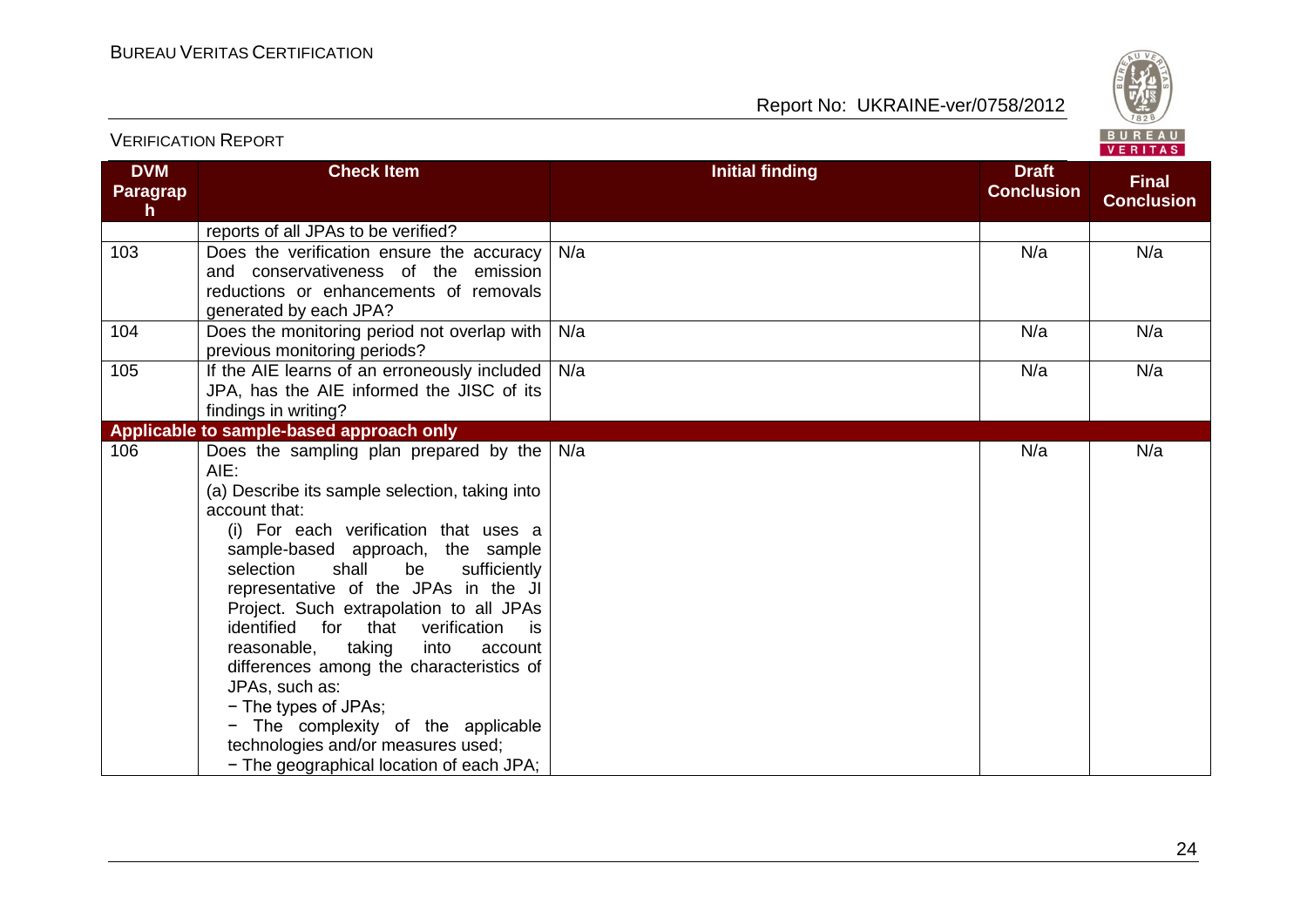

| <b>DVM</b><br><b>Paragrap</b><br>h | <b>Check Item</b>                                                                                                                                                                                                                                                                                                                                                               | <b>Initial finding</b> | <b>Draft</b><br><b>Conclusion</b> | <b>Final</b><br><b>Conclusion</b> |  |
|------------------------------------|---------------------------------------------------------------------------------------------------------------------------------------------------------------------------------------------------------------------------------------------------------------------------------------------------------------------------------------------------------------------------------|------------------------|-----------------------------------|-----------------------------------|--|
|                                    | - The amounts of expected emission<br>reductions of the JPAs being verified;<br>The number of JPAs for which<br>emission reductions are being verified;<br>- The length of monitoring periods of the<br>JPAs being verified; and<br>- The samples selected for prior<br>verifications, if any?                                                                                  |                        |                                   |                                   |  |
| 107                                | Is the sampling plan ready for publication<br>through the secretariat along with the<br>verification<br>report<br>and<br>supporting<br>documentation?                                                                                                                                                                                                                           | N/a                    | N/a                               | N/a                               |  |
| 108                                | Has the AIE made site inspections of at<br>least the square root of the number of total<br>JPAs, rounded to the upper whole number?<br>If the AIE makes no site inspections or<br>fewer site inspections than the square root<br>of the number of total JPAs, rounded to the<br>upper whole number, then does the AIE<br>provide a reasonable explanation and<br>justification? | N/a                    | N/a                               | N/a                               |  |
| 109                                | sampling plan available<br>for<br>the<br>ls.<br>submission to the secretariat for the JISC.s<br>ex ante assessment? (Optional)                                                                                                                                                                                                                                                  | N/a                    | N/a                               | N/a                               |  |
| 110                                | If the AIE learns of a fraudulently included<br>JPA, a fraudulently monitored JPA or an<br>inflated number of emission reductions<br>claimed in a JI PoA, has the AIE informed                                                                                                                                                                                                  | N/a                    | N/a                               | N/a                               |  |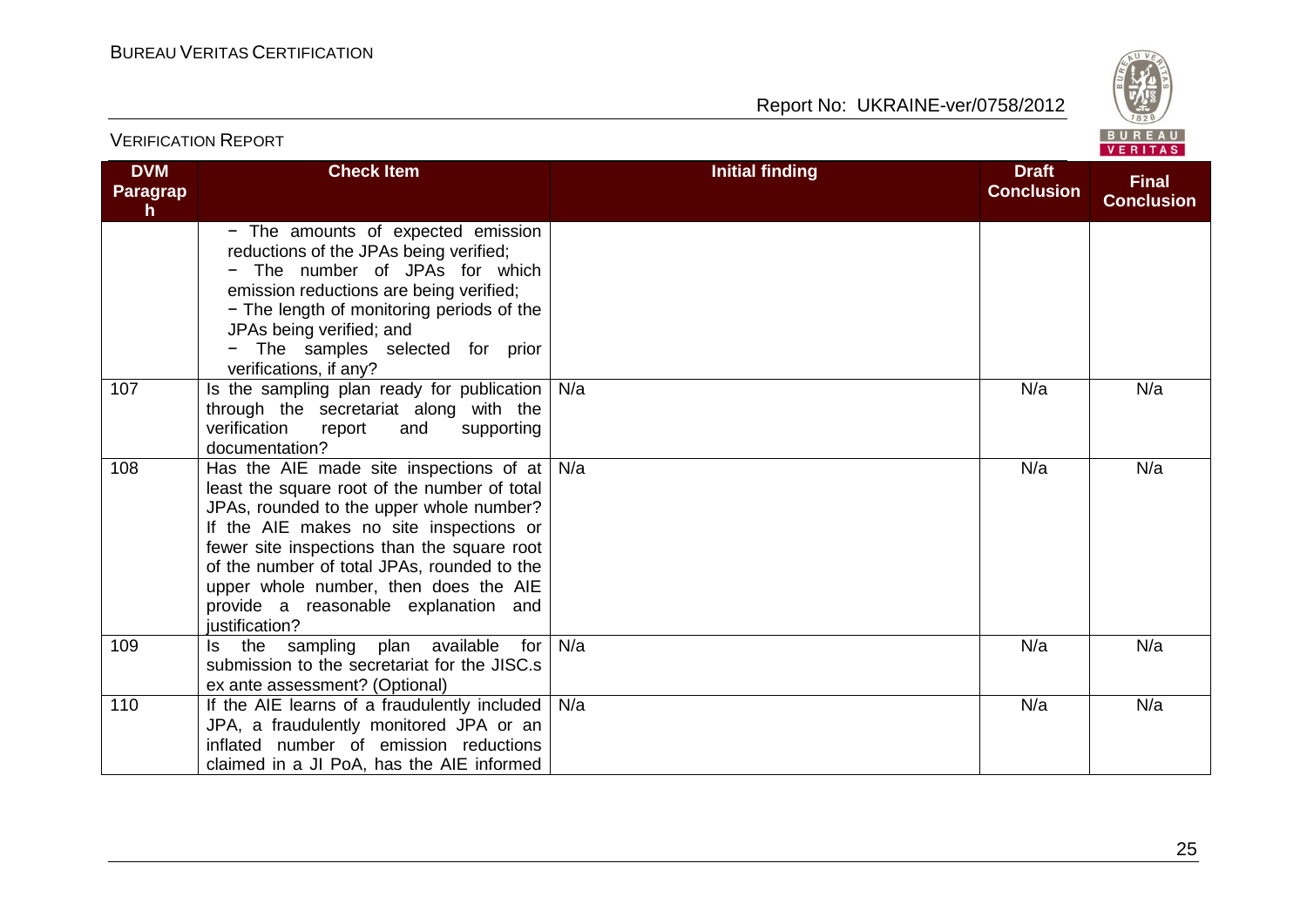|                               | <b>VERIFICATION REPORT</b>        |                 |                                   | <b>BUREAU</b><br>VERITAS   |
|-------------------------------|-----------------------------------|-----------------|-----------------------------------|----------------------------|
| <b>DVM</b><br><b>Paragrap</b> | Check Item                        | Initial finding | <b>Draft</b><br><b>Conclusion</b> | <b>Final</b><br>Conclusion |
|                               | the JISC of the fraud in writing? |                 |                                   |                            |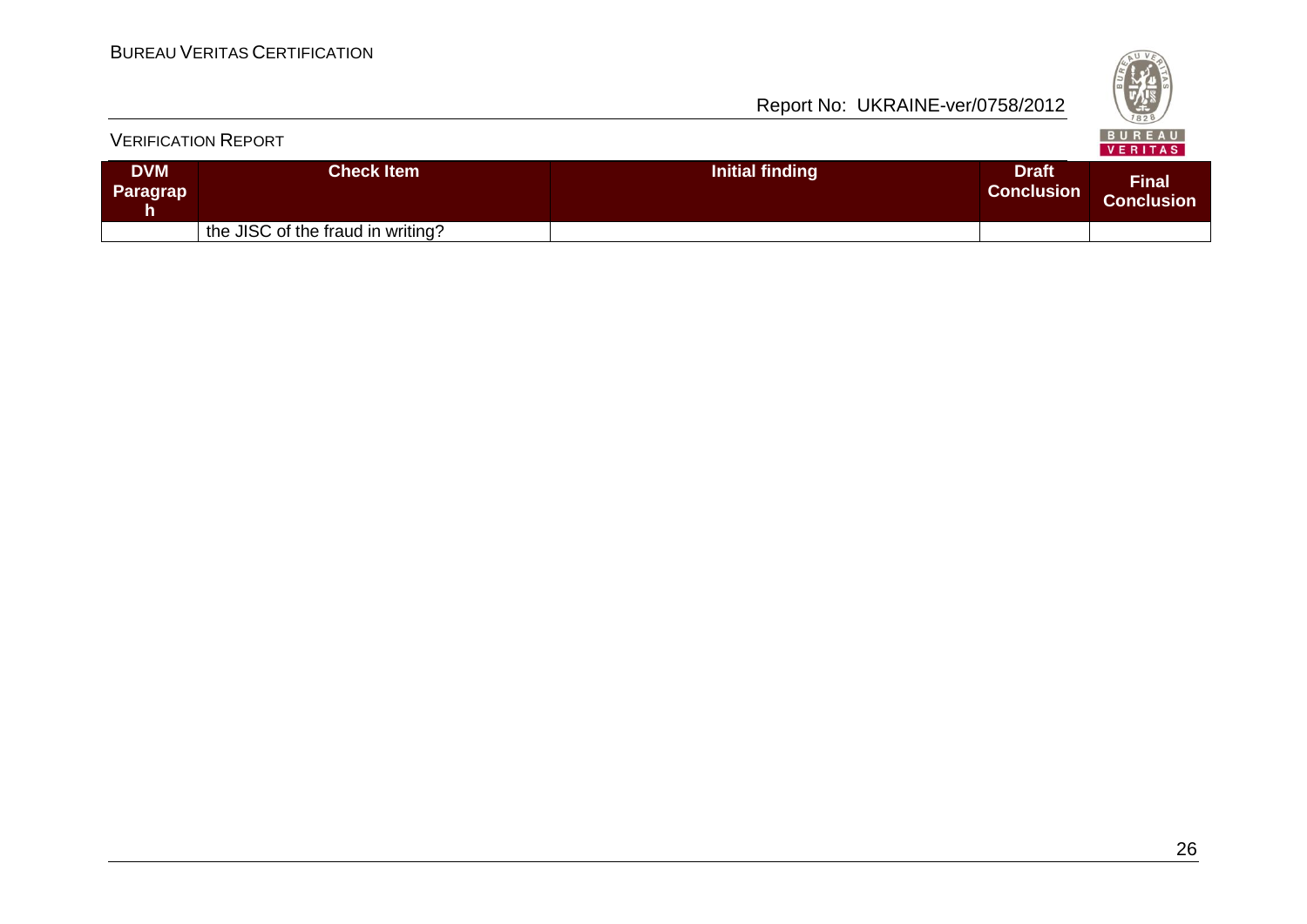

#### VERIFICATION REPORT

#### **TABLE 2 RESOLUTION OF CLARIFICATION AND CORRECTIVE ACTION REQUESTS**

| Draft report clarifications and corrective<br>action requests by validation team                                                                 | Ref.<br>to<br><b>checklist</b><br>question in<br>table 1 | participant<br><b>Summary</b><br>project<br>οf<br>response                                                                                    | Verification team conclusion                                 |
|--------------------------------------------------------------------------------------------------------------------------------------------------|----------------------------------------------------------|-----------------------------------------------------------------------------------------------------------------------------------------------|--------------------------------------------------------------|
| <b>CAR 01.</b> Please, provide the information about<br>the Letters of Approval from Ukraine.                                                    | 90                                                       | The project was approved by the State<br>Environmental Investment Agency of<br>Ukraine (Letter of Approval No. 3119/23/7<br>dated 19/10/2012) | The issue is closed as relevant<br>information was provided. |
| <b>CAR 02.</b> The number of determination protocol<br>and its date are specified incorrectly. Please<br>make relevant corrections.              | 90                                                       | Determination Report No. UKRAINE-<br>det/0689/2012 dated 19/09/2012.                                                                          | Relevant corrections were made.<br>The issue is closed.      |
| <b>CAR 03.</b> In the section A.6. of MR is specified<br>that monitoring period continues to June 2012,<br>but final date is September 30, 2012. | 93                                                       | Monitoring<br>01/01/2008-<br>period<br>is.<br>30/09/2012                                                                                      | The issue is closed as relevant<br>corrections were made.    |
| <b>CAR</b><br>installed<br>04.<br>Total<br>amount<br>. of<br>GDPs/CGDPs is counted incorrectly.                                                  | 93                                                       | Total amount of installed GDPs/CGDPs<br>is 1075 units.                                                                                        | The issue is closed as relevant<br>corrections were made.    |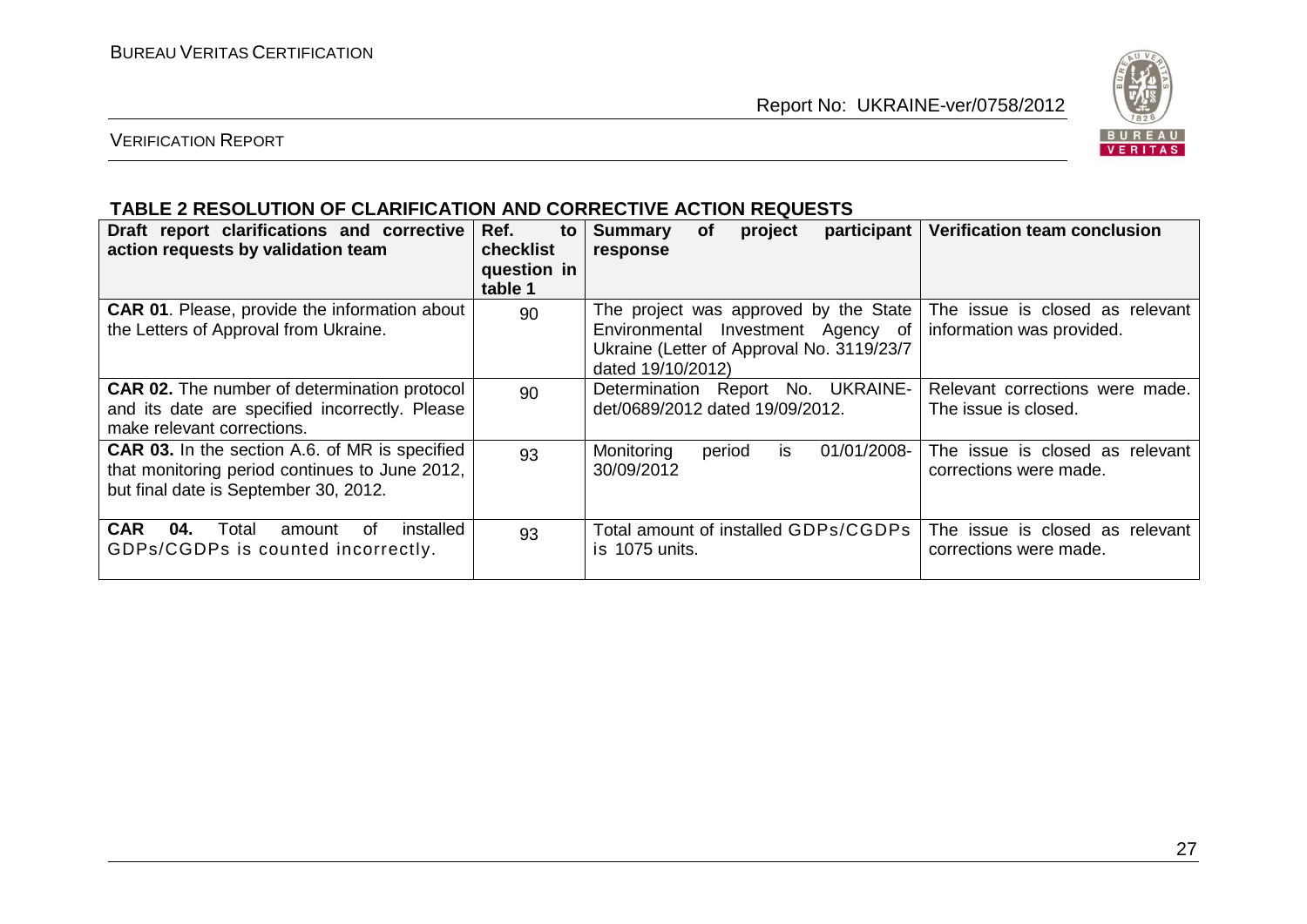

| <b>VERIFICATION REPORT</b>                                                                                                                               | BUREAU<br>VERITAS |                                                                                                                                                                                                                                                                                                                                                                                             |                                                                 |
|----------------------------------------------------------------------------------------------------------------------------------------------------------|-------------------|---------------------------------------------------------------------------------------------------------------------------------------------------------------------------------------------------------------------------------------------------------------------------------------------------------------------------------------------------------------------------------------------|-----------------------------------------------------------------|
| <b>CAR 05.</b> The project title in the reference to<br>the current file is incorrect in Section A.6.                                                    | 93                | Annex A. Supporting Document 1<br><b>GHG</b><br>Calculation<br>of<br>emission<br>under the JI<br>reductions<br>project<br>"Reduction of methane leaks on the<br>gas equipment of the gas distribution<br>points and on the gas armature,<br>flanged, threaded joints of the gas<br>distribution pipelines of PJSC "Ivano-<br>Frankivskgas" for the period from<br>01/01/2008 to 30/09/2012. | The issue is closed as relevant<br>corrections were made.       |
| <b>CAR 06.</b> The end date of the monitoring period<br>is incorrect in Table 1 and 7 of MR.                                                             | 95(a)             | End date of the monitoring period:<br>31/09/2012                                                                                                                                                                                                                                                                                                                                            | The issue is closed as relevant<br>corrections were made.       |
| <b>CAR 07.</b> The data source for global warming<br>potential is incorrect.                                                                             | 95(b)             | IPCC Second<br>Report:<br>Assessment<br>Climate Change 1995 (SAR) and<br>approved COP. GWP for methane values<br>are provided on UNFCCC web-site.                                                                                                                                                                                                                                           | The data source was verified. The<br>issue is closed.           |
| CL 01. Please provide an explanation of the<br>difference in an amount of installed gas<br>equipment by years of monitoring period in the<br>PDD and MR. | 92                | number of repaired/replaced<br>The<br>equipment slightly differs from the<br>figure set in the determined PDD<br>version 04, which is attributable to the<br>short financing of the project. The lack<br>of funding lead to the fact that some<br>repairs planned for 2011<br>were<br>performed in the 1st half of 2012.                                                                    | Clarification is<br><b>The</b><br>accepted.<br>issue is closed. |
| CL 02. Please, provide a reference to the Law<br>of Ukraine "On metrology and metrological<br>activity" in Section B.1.2.                                | 101(b)            | Relevant reference is provided.                                                                                                                                                                                                                                                                                                                                                             | The issue is closed as relevant<br>reference was provided.      |
| CL 03. Please, check the numbering of<br>references in the MR.                                                                                           | $101$ (d)         | Relevant corrections were made in the<br>MR version 02.                                                                                                                                                                                                                                                                                                                                     | The issue is closed as relevant<br>corrections were made.       |